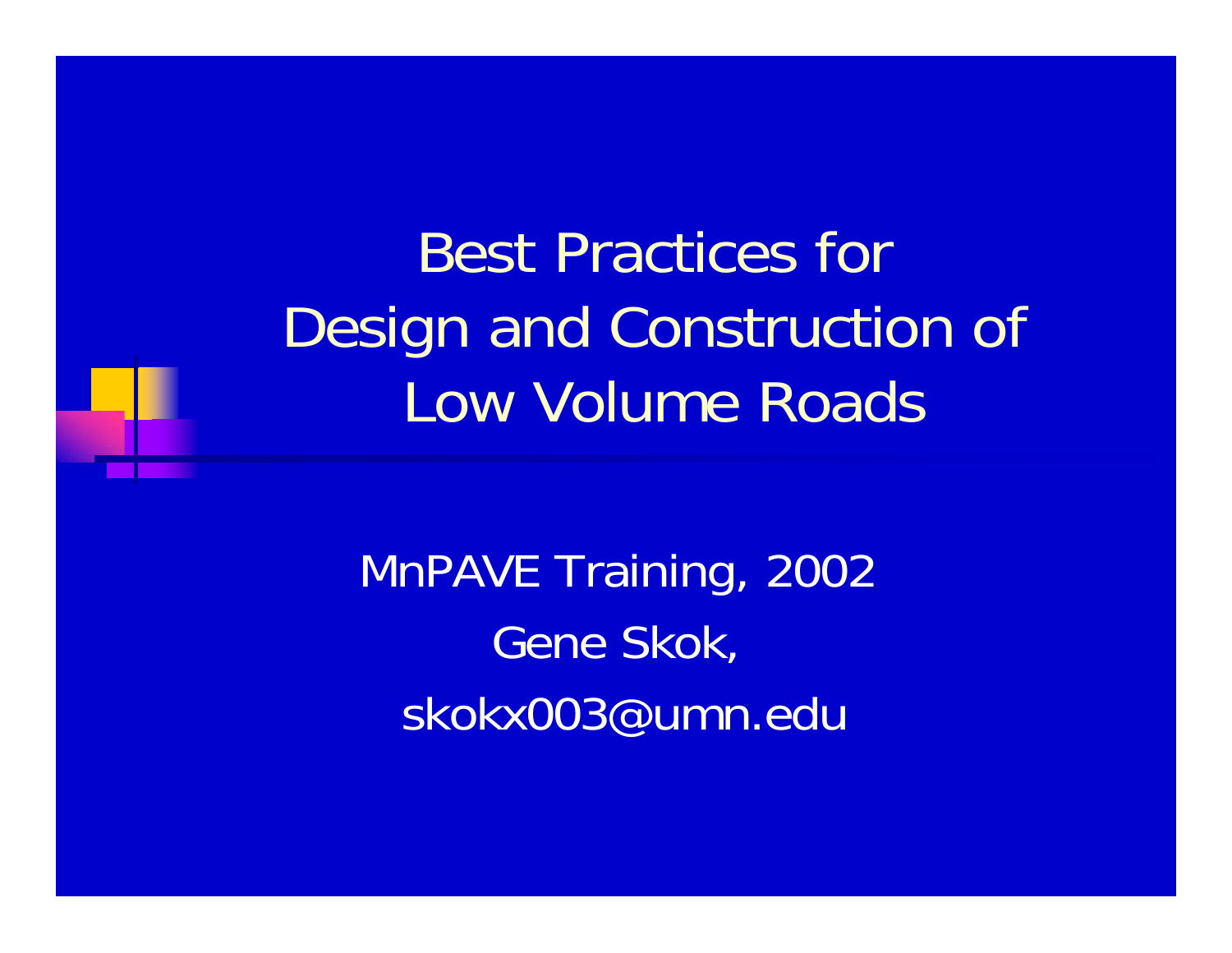Best Practices for Design and Construction of HMA Pavements

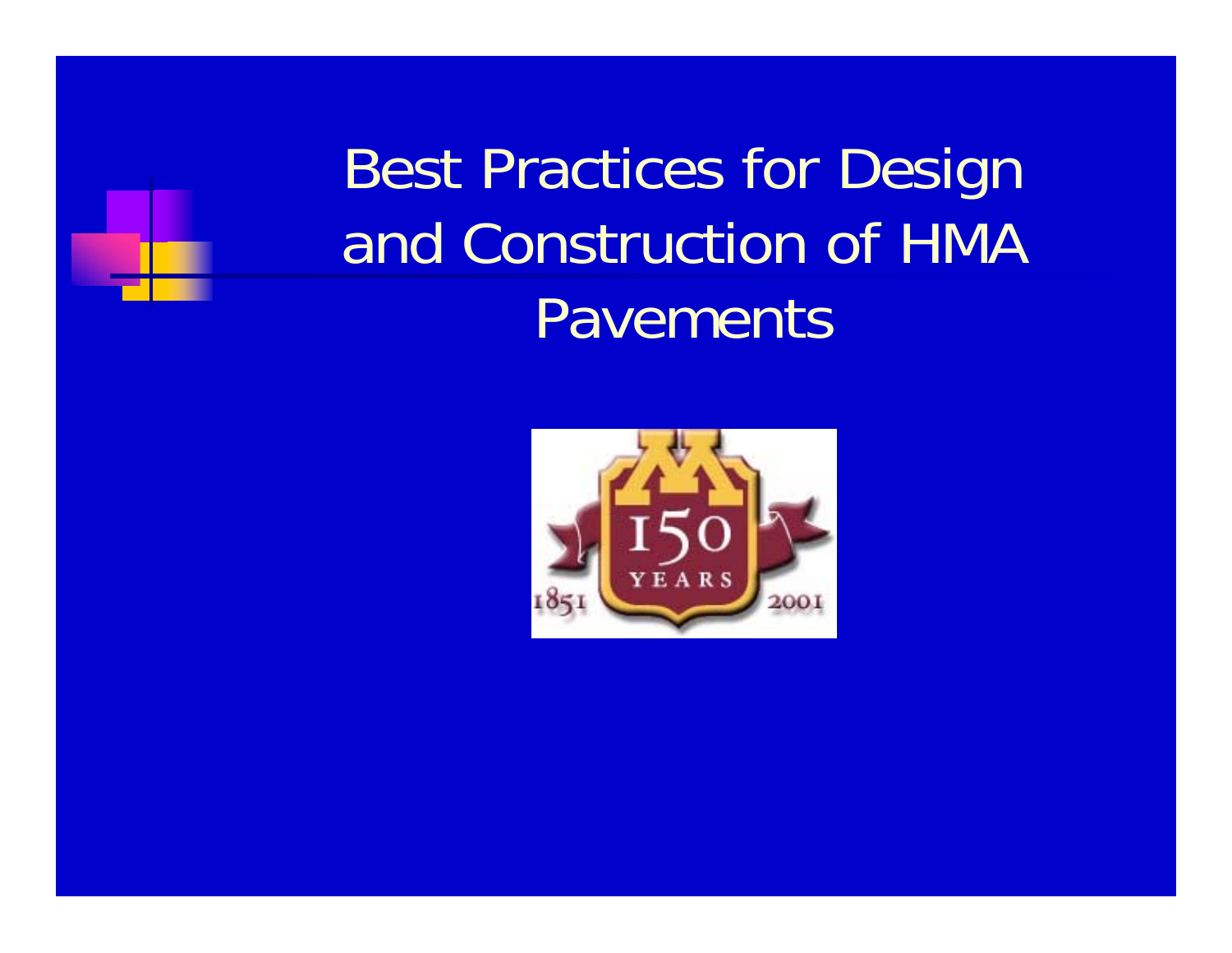

**• Minnesota Local Road Research** Board

**Refinition II** Minnesota Department of **Transportation**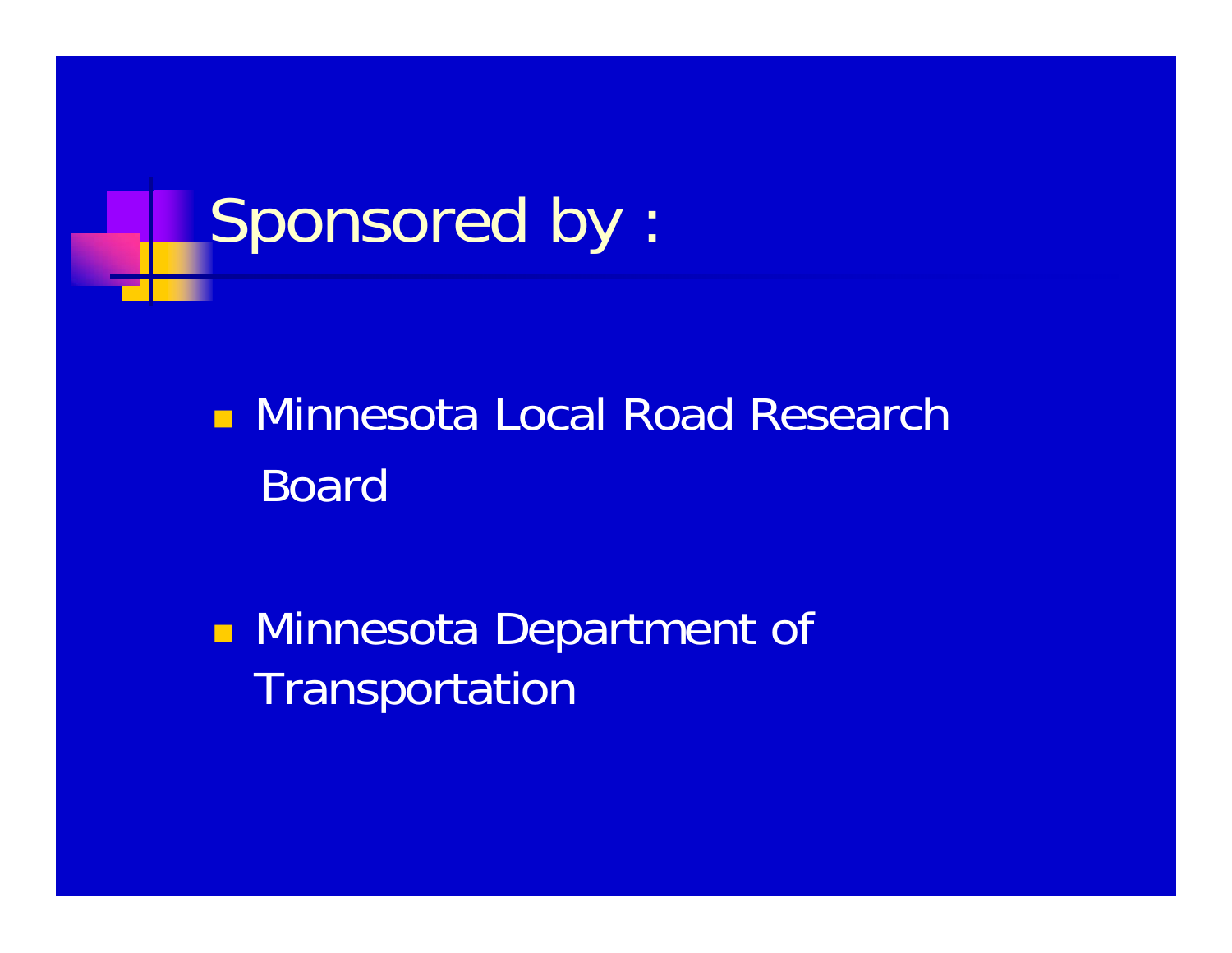### Pavement Thickness Design

- 1. Traffic
- 2. Subgrade (Embankment) Design Construction
- 3. Pavement Layers Design Construction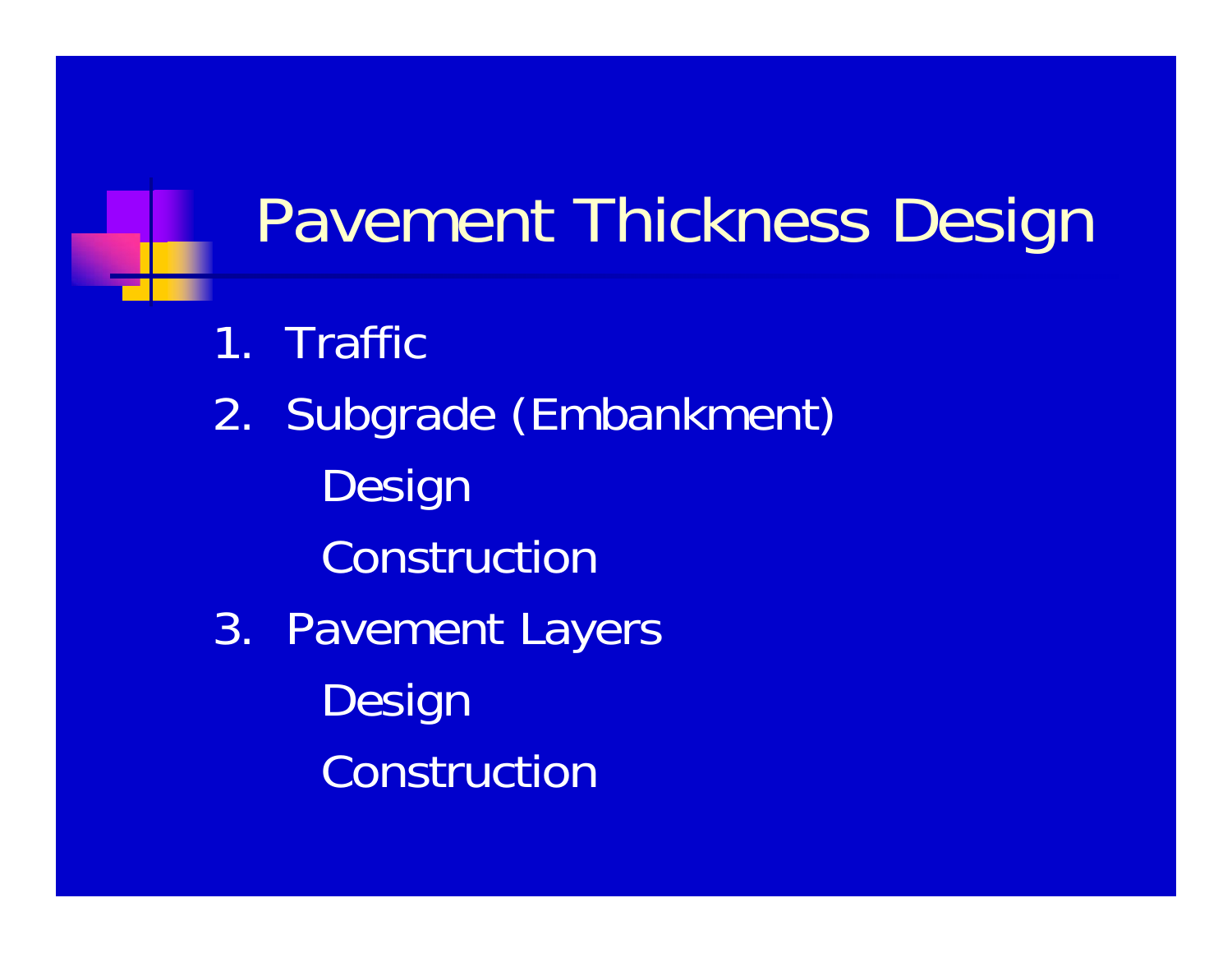Minnesota ThicknessDesign Procedures



R-Value

**- Mechanistic-Empirical (MnPAVE)**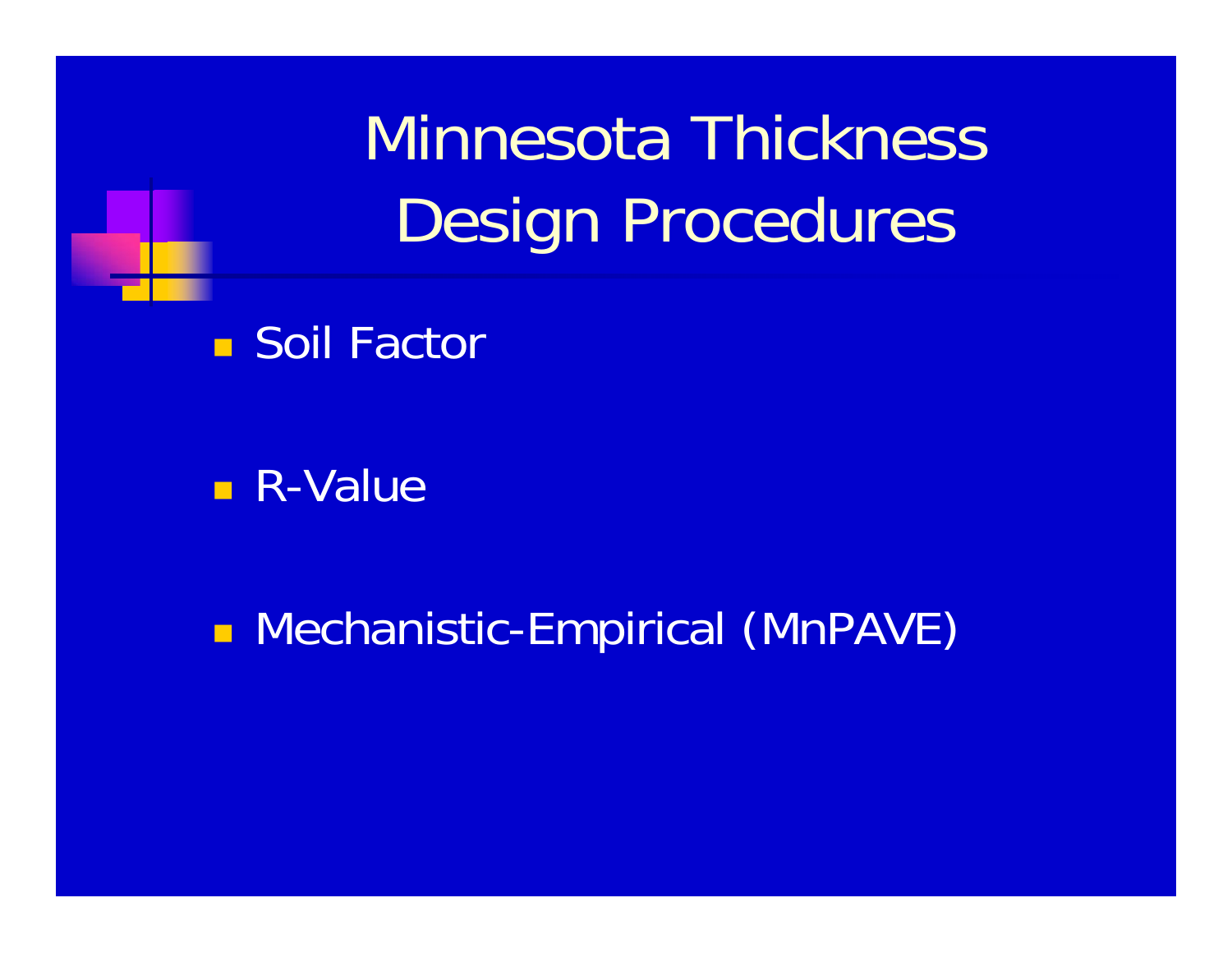### Soil Factor Thickness Design

1. Traffic ; 2-way AADT & HCADT projected 20 years 2. Embankment Soil ; Soil Factor Clay Loam A-6 100% Granular Soils 50 – 75% Heavy Clays 120 – 130%  $(50\% = \frac{1}{2}$  thickness of subbase)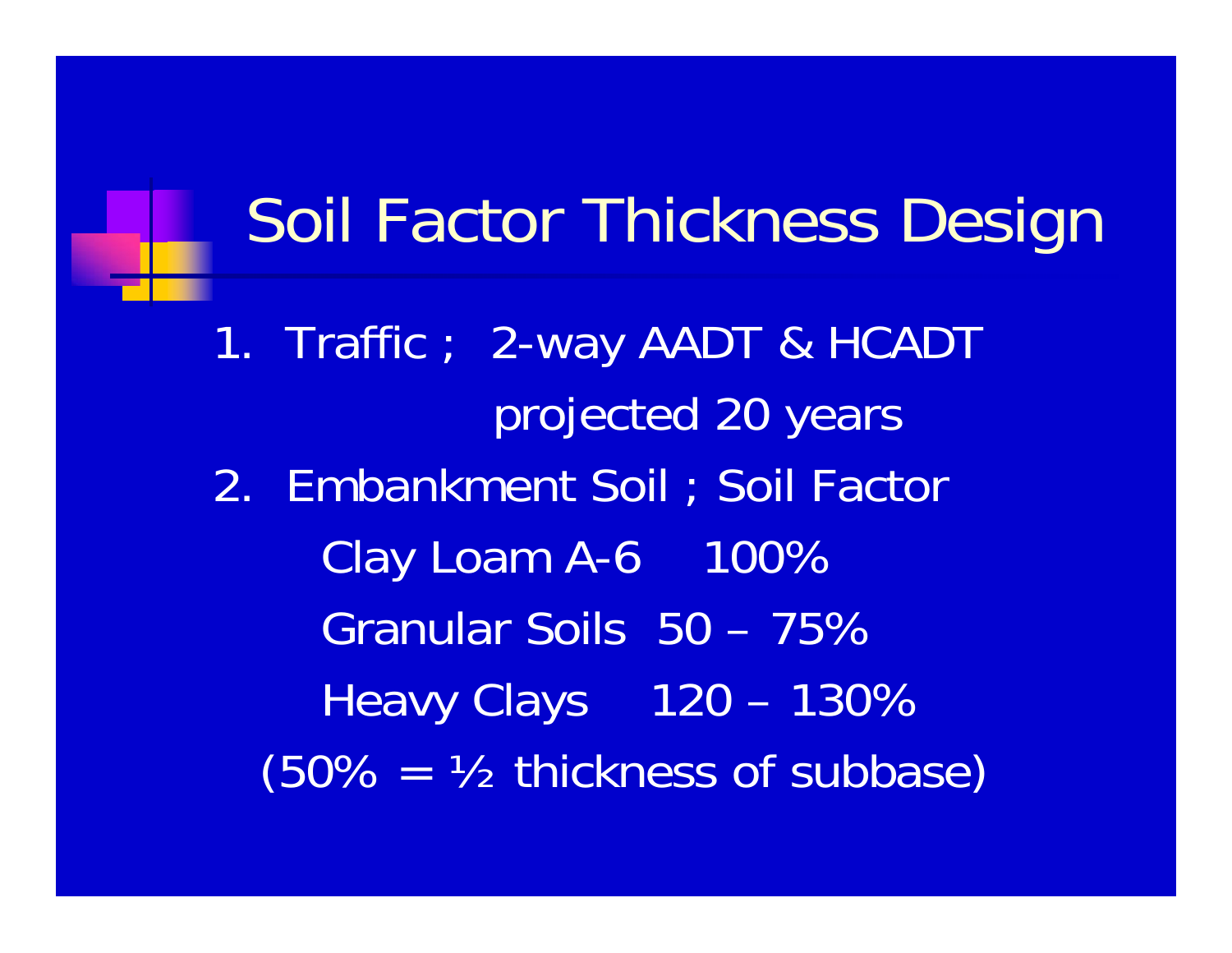# Soil Factor Thickness Design (cont.)

3. Design Thickness Granular Equivalent (GE) **HMA**  $a_1 = 2.00 - 2.25$ Class 5  $\rm a_2 = 1.0$ Class 3/ 4  $a_3 = 0.75$ Select Gran  $\bm{{\mathsf{a}}}_3$  = 0.50  $\mathsf{GE} = \mathsf{a}_1 \mathsf{D}_1 + \mathsf{a}_2 \mathsf{D}_2 + \mathsf{a}_3$  $\mathsf{D}_3$  ....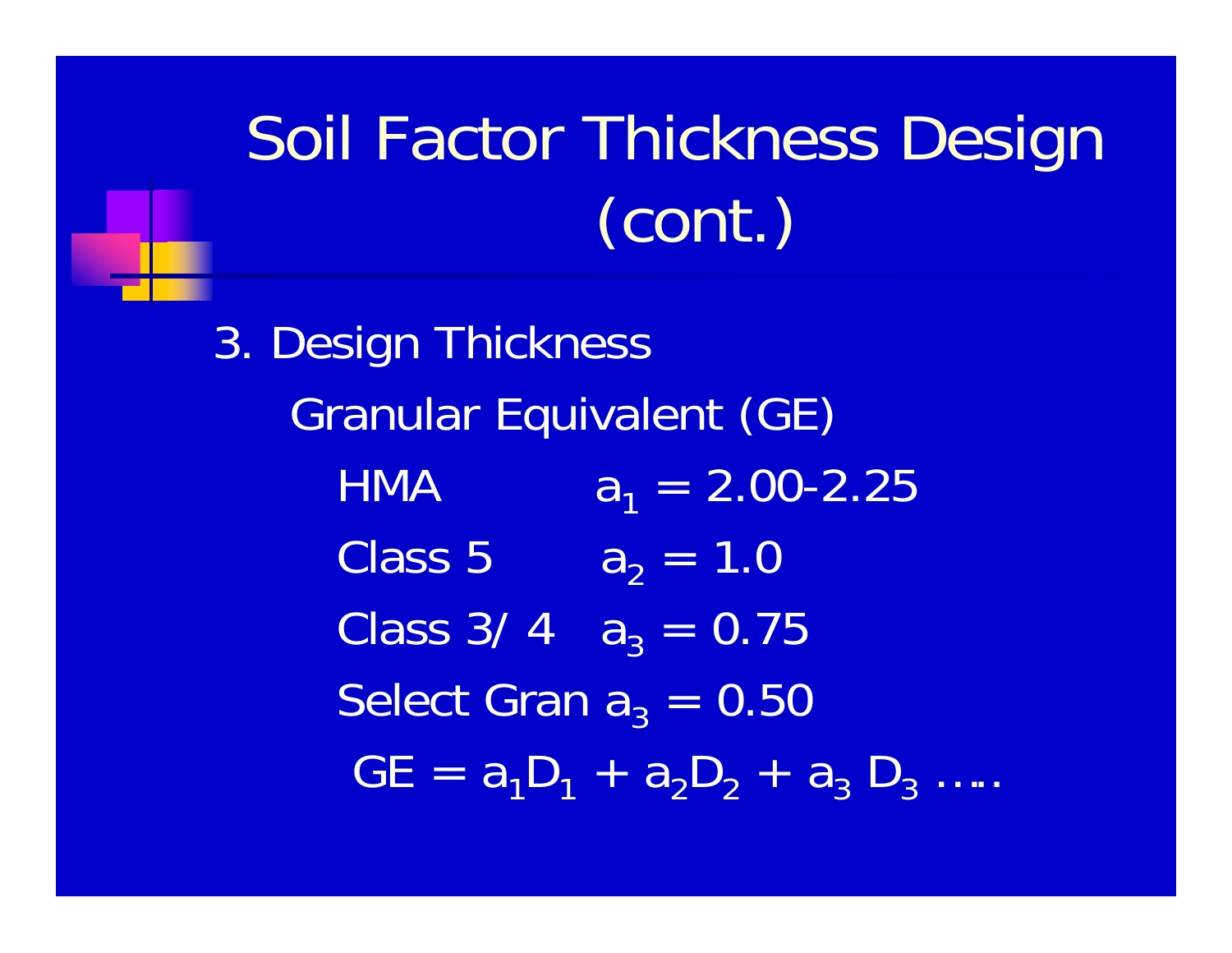### R-Value Thickness Design

Subgrade Soil R-Value

Measured in laboratory

 Predicted from soil classification (correlations in Table 1.)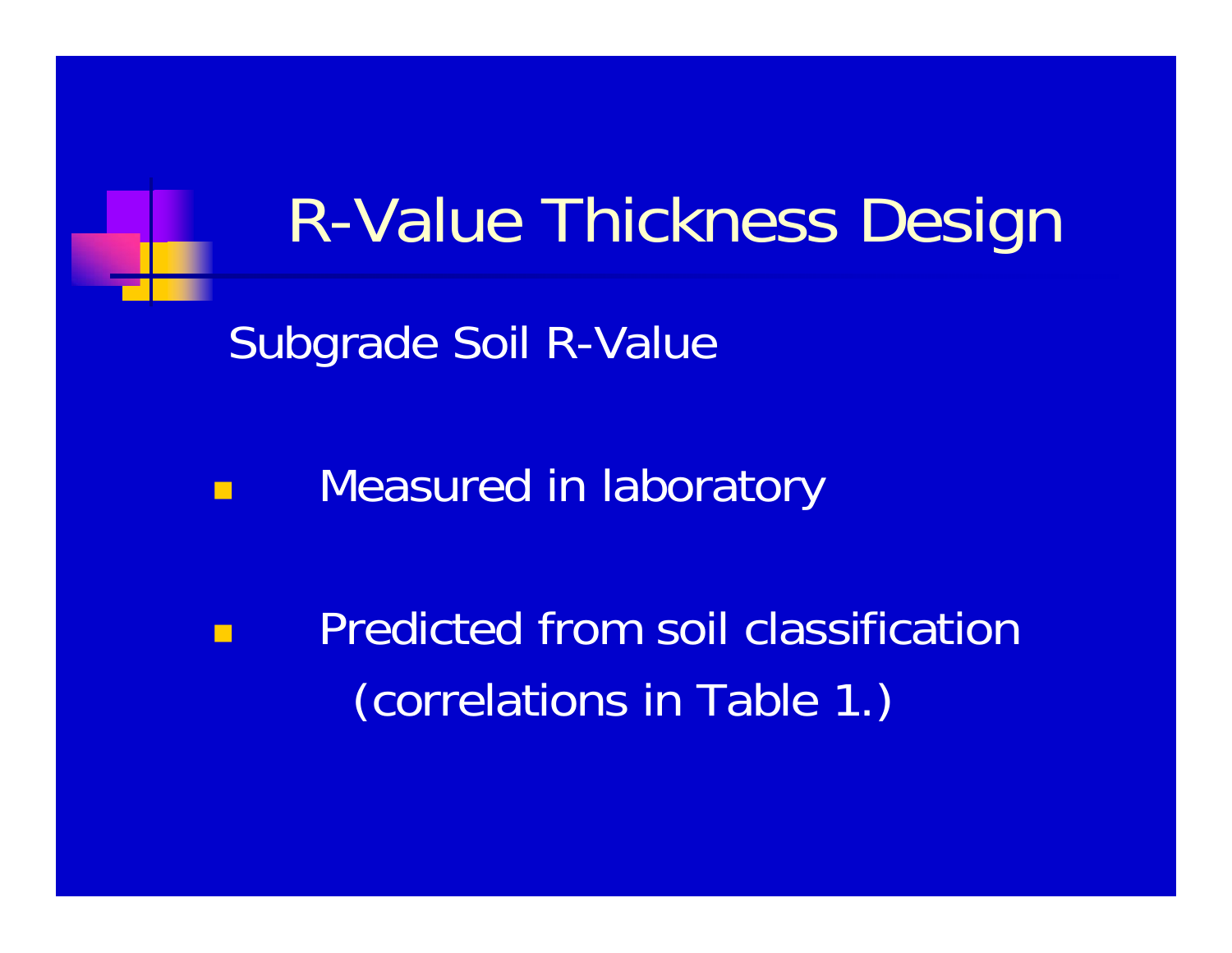### ESAL Calculations

Total Traffic – AADT

- **E** Vehicle Type Distribution
- **Axle Weight (type) Distribution (by** vehicle type)
- **Lane Distribution**
- **Growth**
- **Spreadsheet Software (MNESAL's)**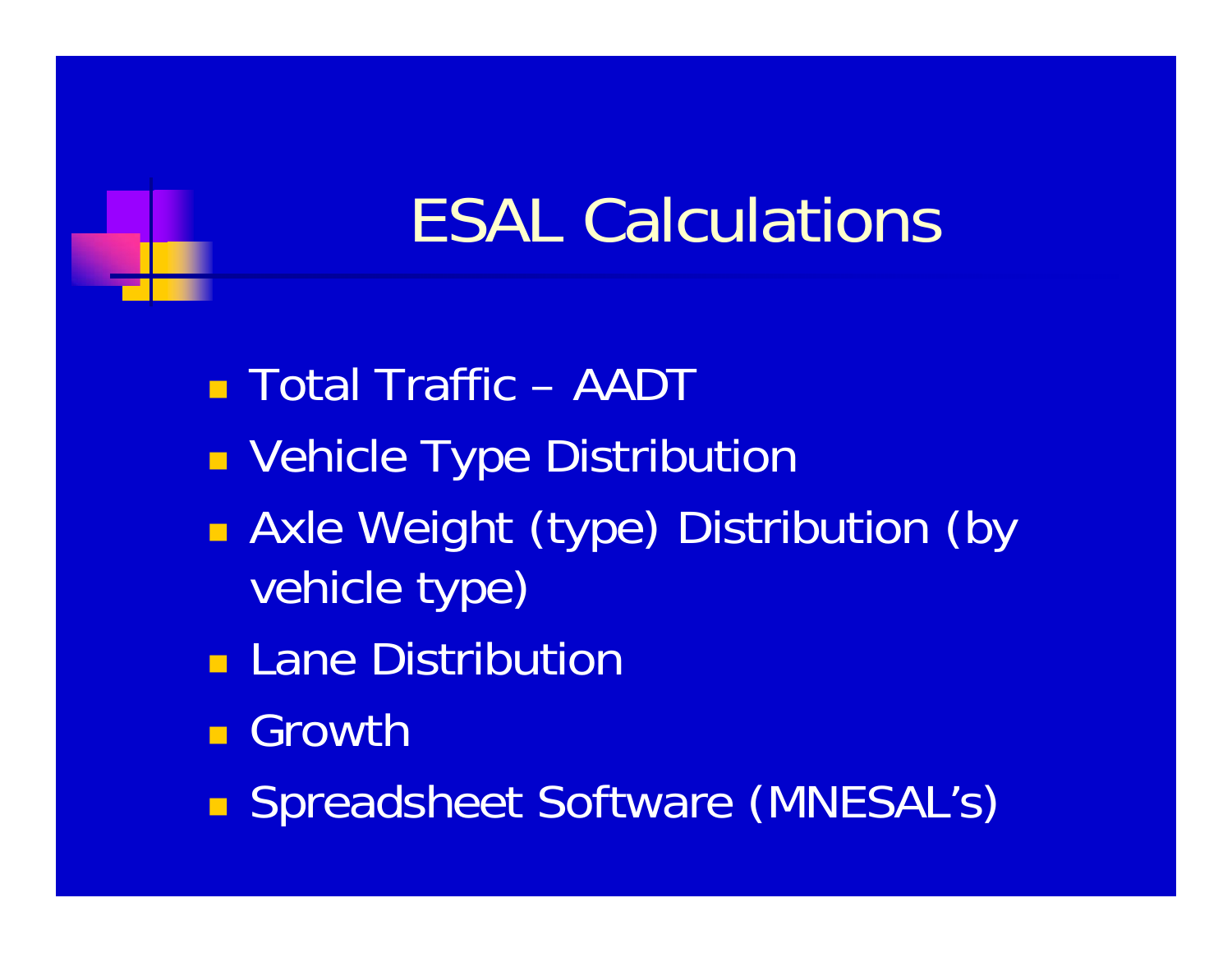#### **Assumed Vehicle Distribution**

| <b>Class #</b>           | <b>Description</b>        | <b>Percentage</b> |
|--------------------------|---------------------------|-------------------|
|                          | <b>Cars &amp; Pickups</b> | 94.1              |
| 2                        | 2-Axle S.U.               | 2.6               |
| 3                        | 3-Axle S.U.               | 1.7               |
| 4                        | <b>3-Axle Semi</b>        | 0.0               |
| 5                        | <b>4-Axle Semi</b>        | 0.1               |
| 6                        | <b>5-Axle Semi</b>        | 0.5               |
| $\overline{\phantom{a}}$ | <b>Bus/Truck Trailers</b> | 1.0               |
| 8                        | <b>Twin Trailers</b>      | $\mathbf{0.0}$    |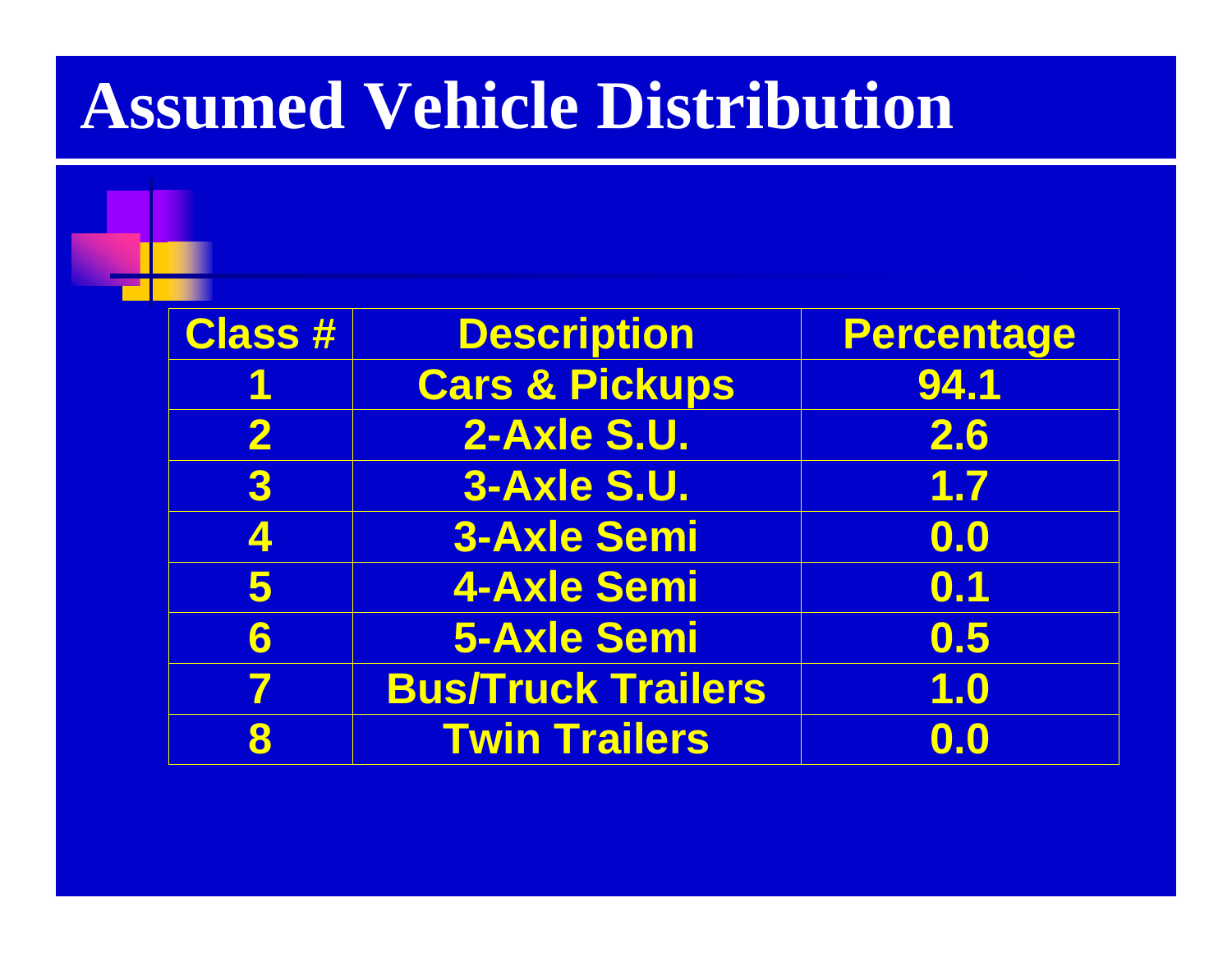#### **Data Collection**

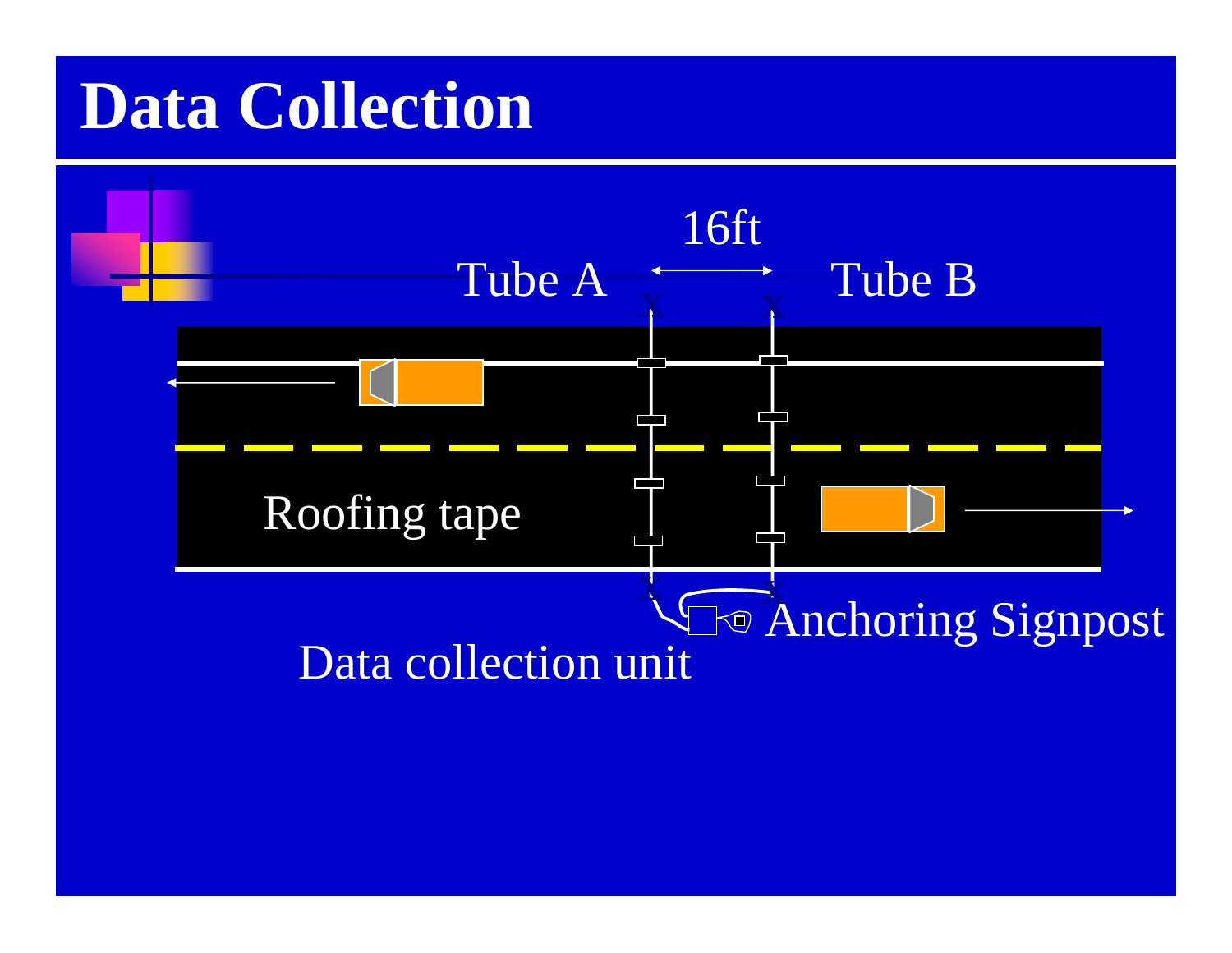

Vehicle Classification **Measurements** 

■ 25,000 Vehicles, Maximum

48 Hours, Minimum

**n** One Week

- **Summer**
- Fall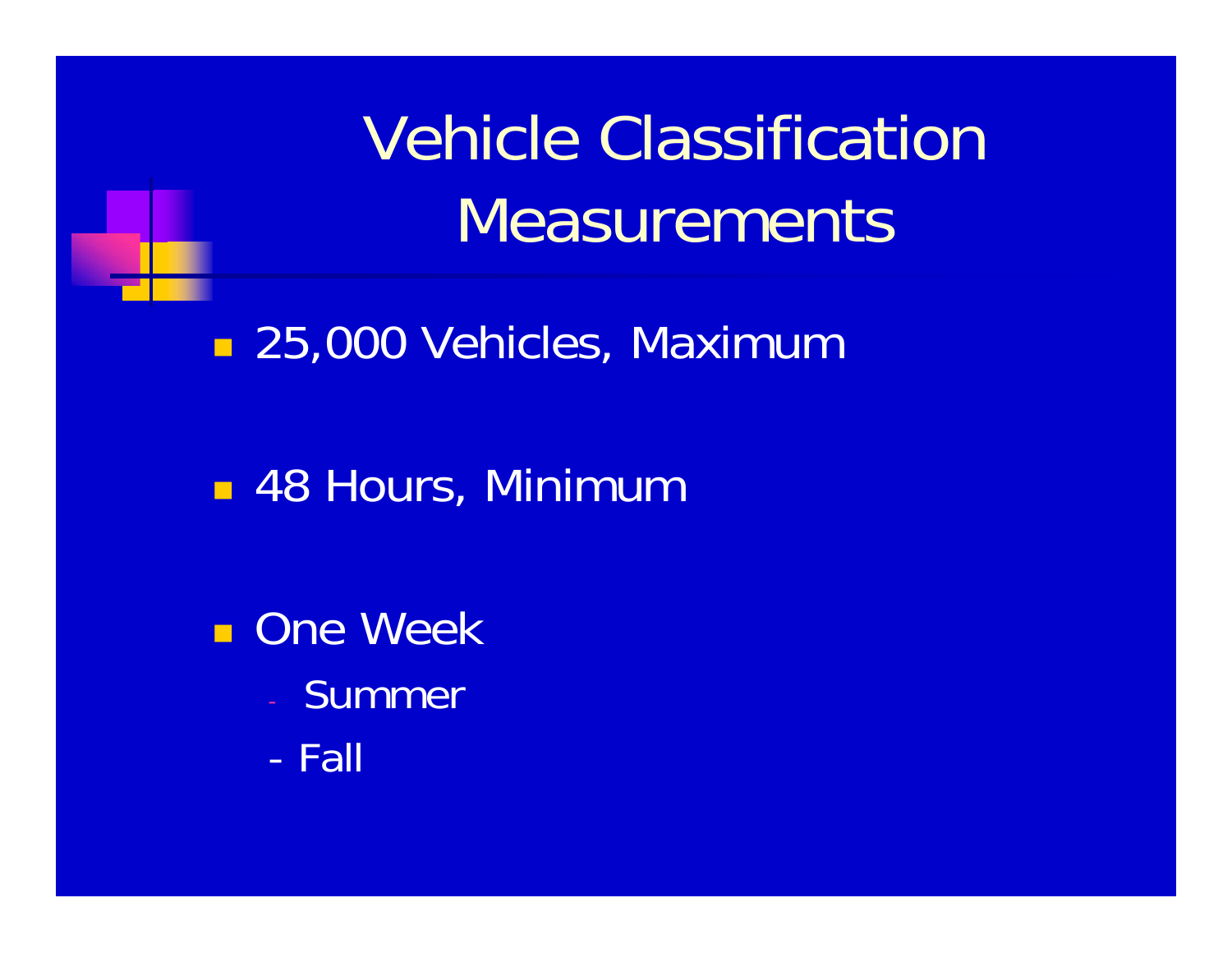Data Storage by Mn/DOT Transportation Data & Analysis

**E** Individual County Identification NumbersMille Lacs County 5526-5550 Statewide Database – Melissa Thomatz – Mailstop 450 melissa.thomatz@dot.state.mn.us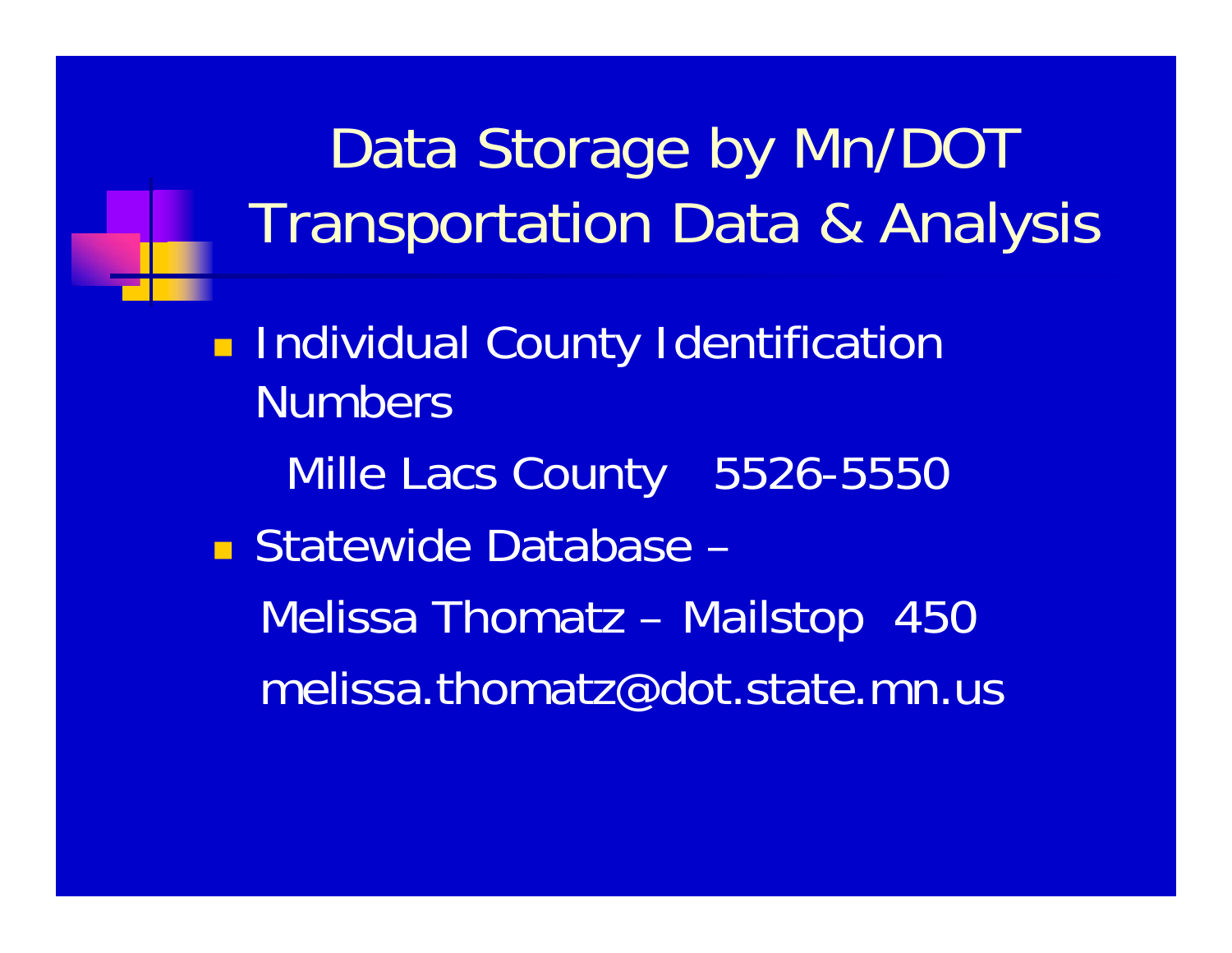### Load Spectrum

 Definition – distribution of axle weights by axle type (single, tandem, tridem)\*

- Related to structural deterioration
	- 1. HMA Fatigue
	- 2. Subgrade Rutting

\*need same traffic data as for ESAL's calculations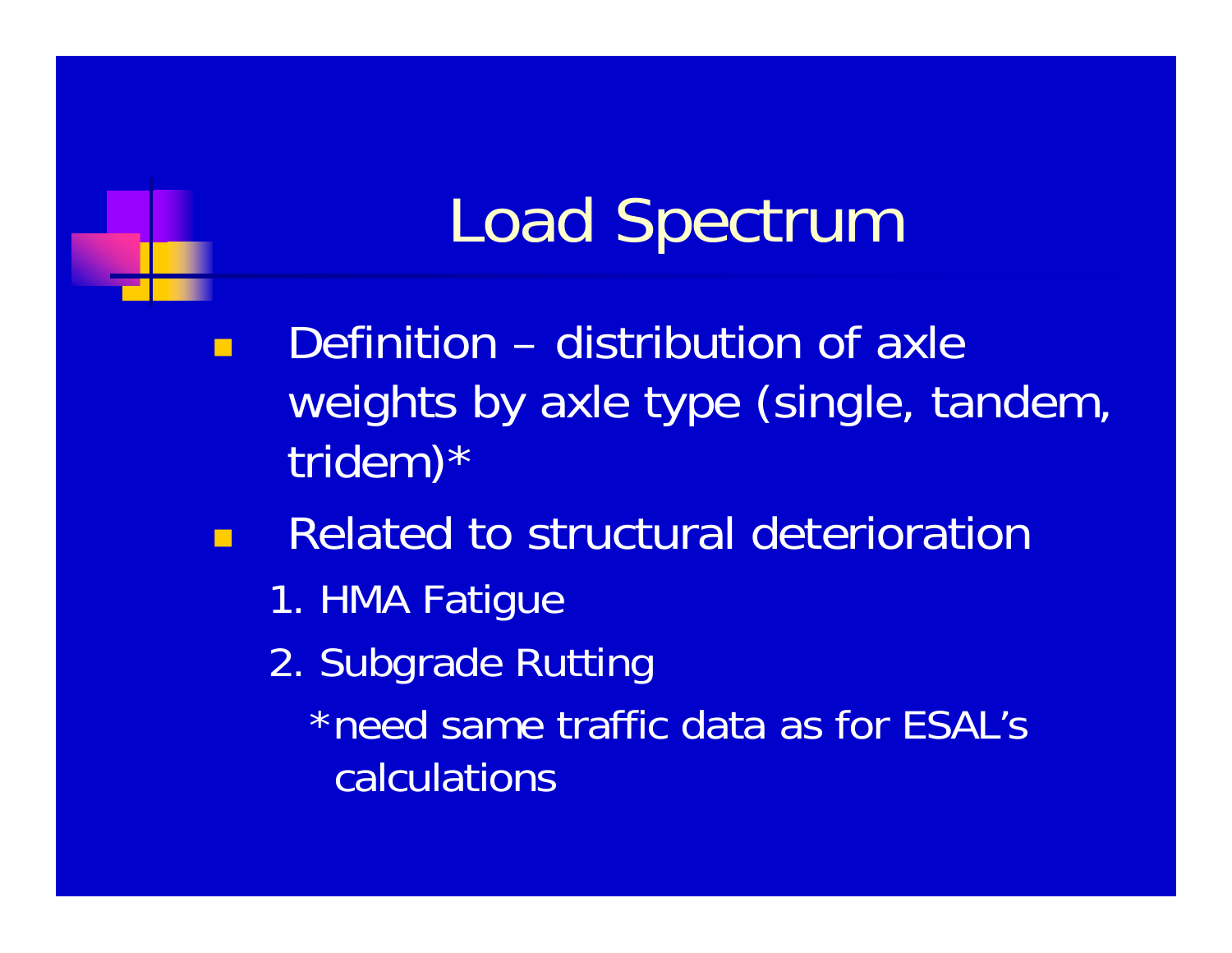### Design Traffic (Chapter 3)

■ Soil Factor Two-way AADT and HCADT R – Value Design lane ESAL's **• MnPAVE** Design lane ESAL's or Load Spectrum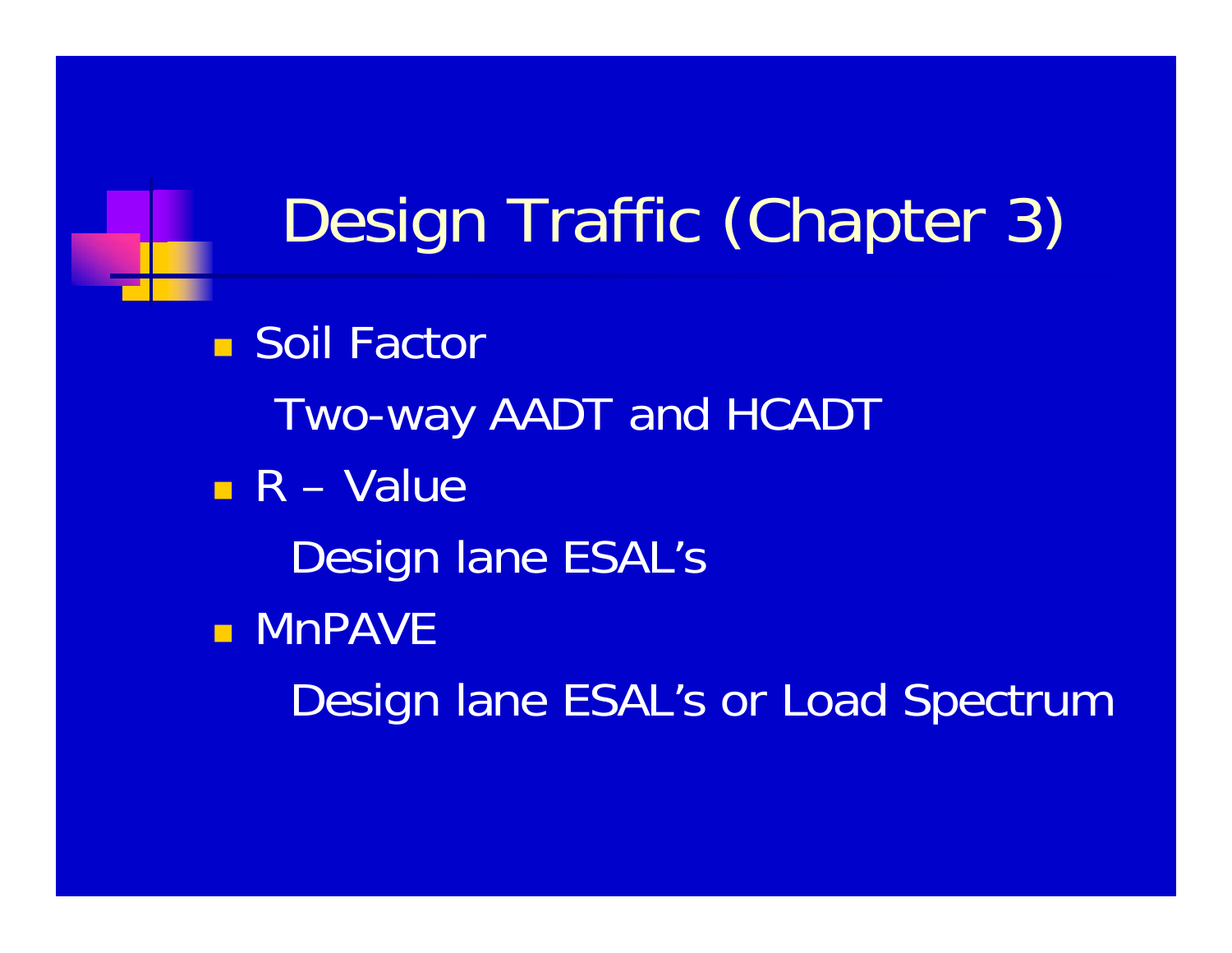### R-Value Design Thickness

**Granular Equivalent Thickness (same** formula as Soil Factor Design)  $a<sub>1</sub>$  2.00 – 2.25 for HMA  $\mathsf{a}_2$  1.00 for class 5 or 6 1.25 to 1.50 for stabilized bases ${\sf a}_3$  0.75 for Class 3 0.50 for Select Granular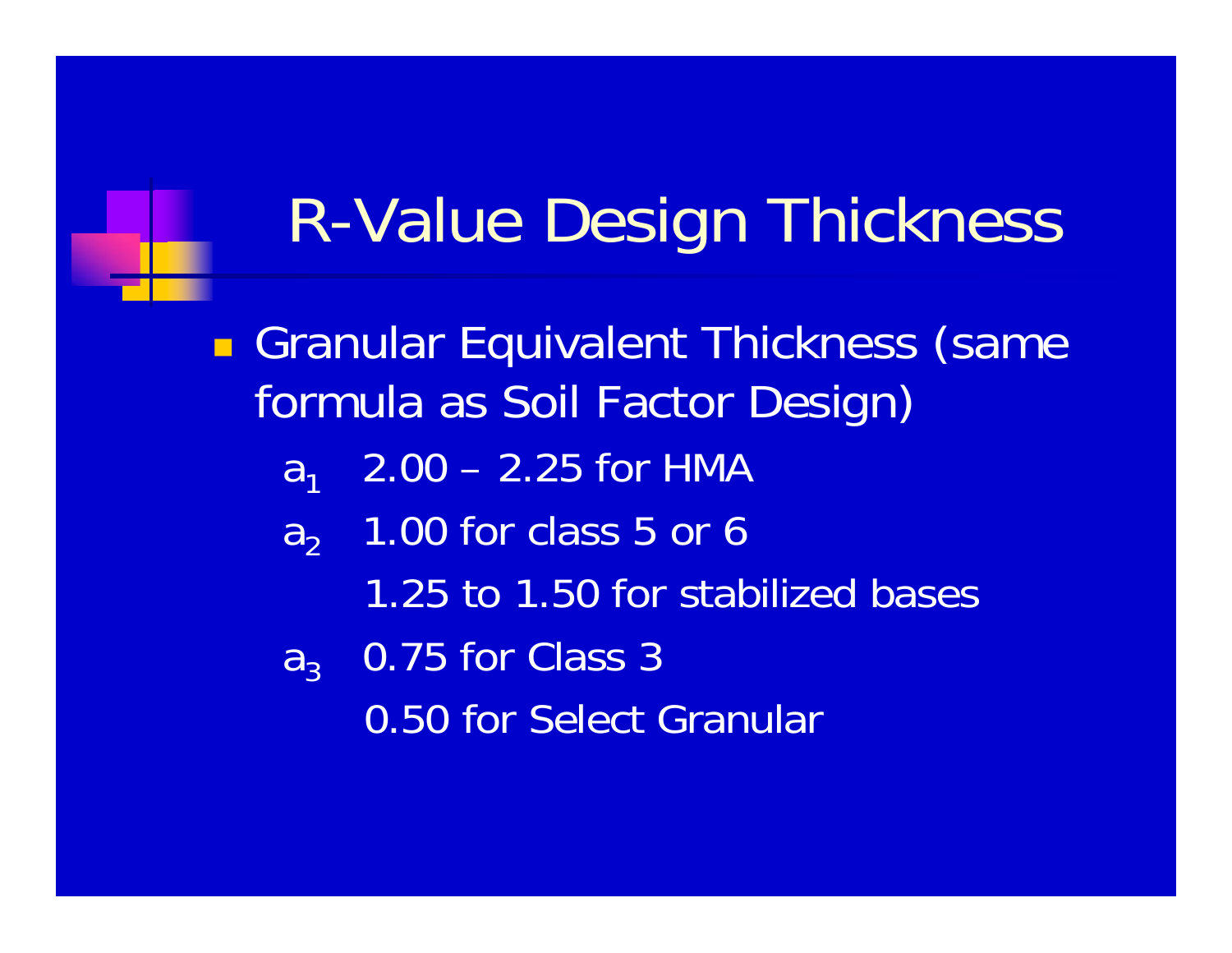#### R-Value Minimum Thicknesses

**- Minimum Surface plus Base GE** 

**• Minimum Surface GE** 

 $\blacksquare$ Depend on Traffic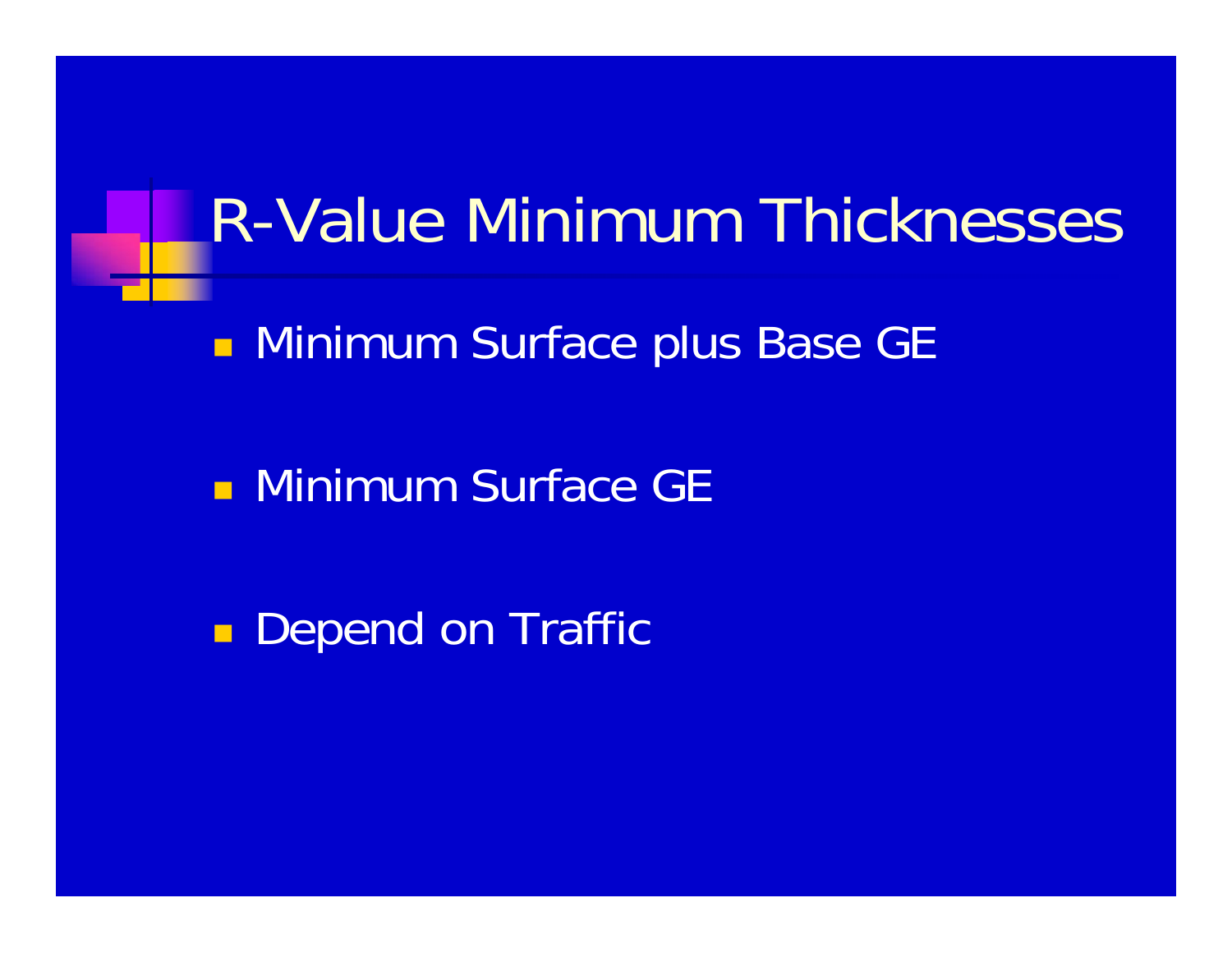# MnPAVEMechanistic – Empirical Design

#### **Embankment Soil**

**REA** Traffic

**Pavement Section**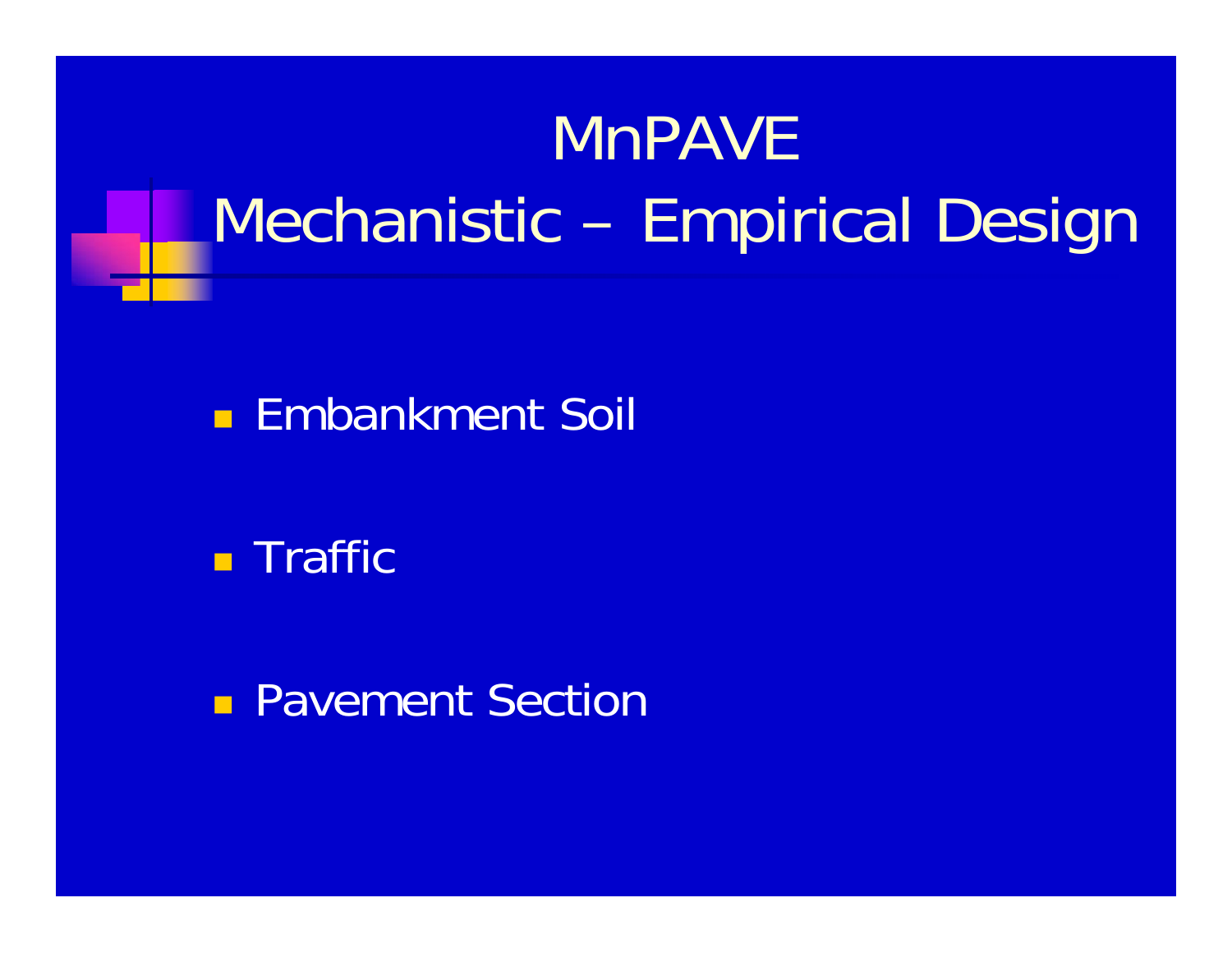MnPAVE – Embankment Soil Resilient Modulus (M,)

**Like Elastic Modulus** 

- **DED Varies throughout the year**
- $\blacksquare$  Depends on:
	- soil type
	- density
	- moisture content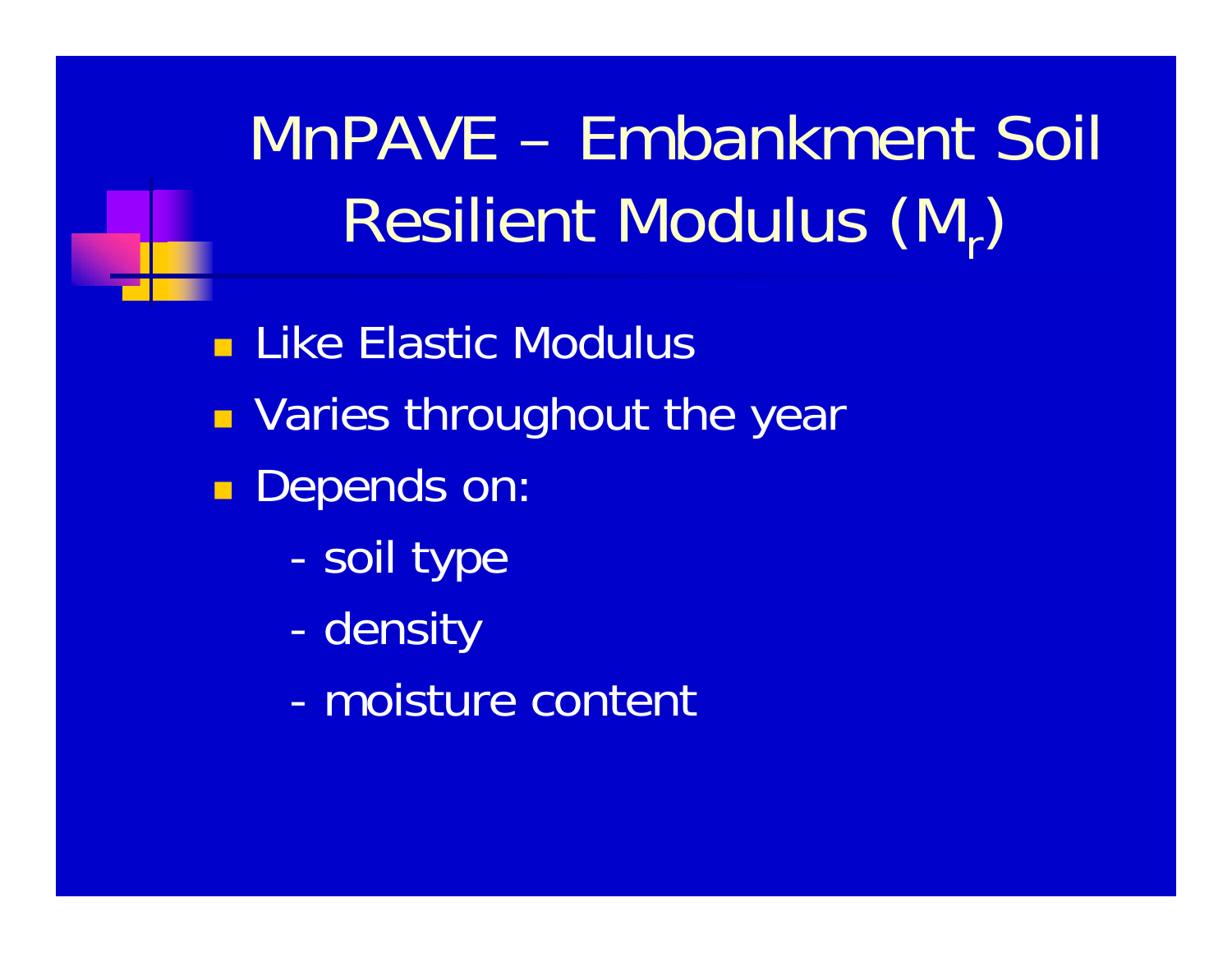

**Neasurement in laboratory** LTPP P-46 standard triaxial test

**E** Correlations from Table 1

- Soil Classifications
- R Value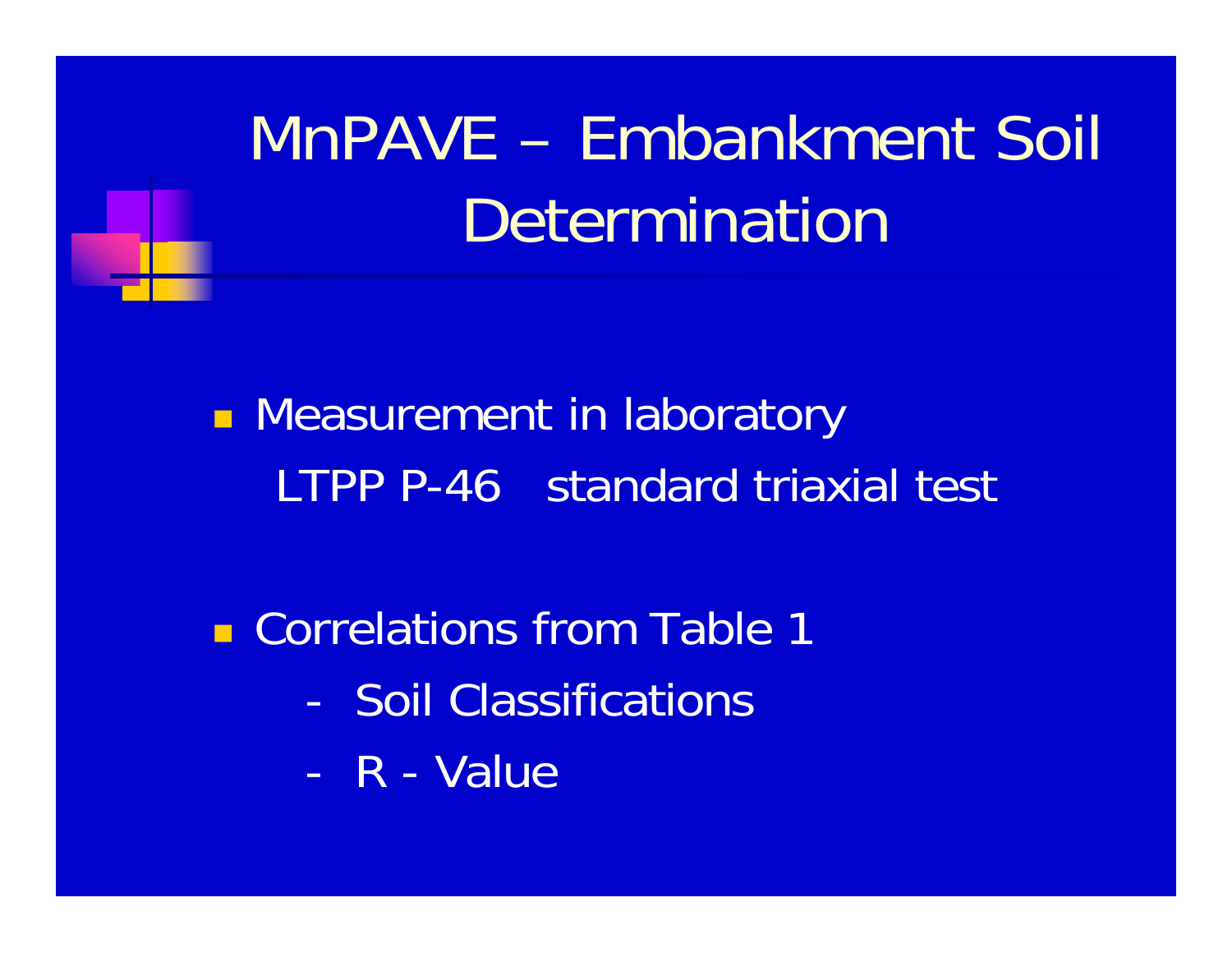# Embankment Soil – M<sub>r</sub> Variatons\*

Annual Variation – 5 seasons

- -Early Spring (frozen)
- -"Late" Spring (weakest)
- -Summer (recovering)
- -Fall (recovered)
- Winter

\*based on Mn/ROAD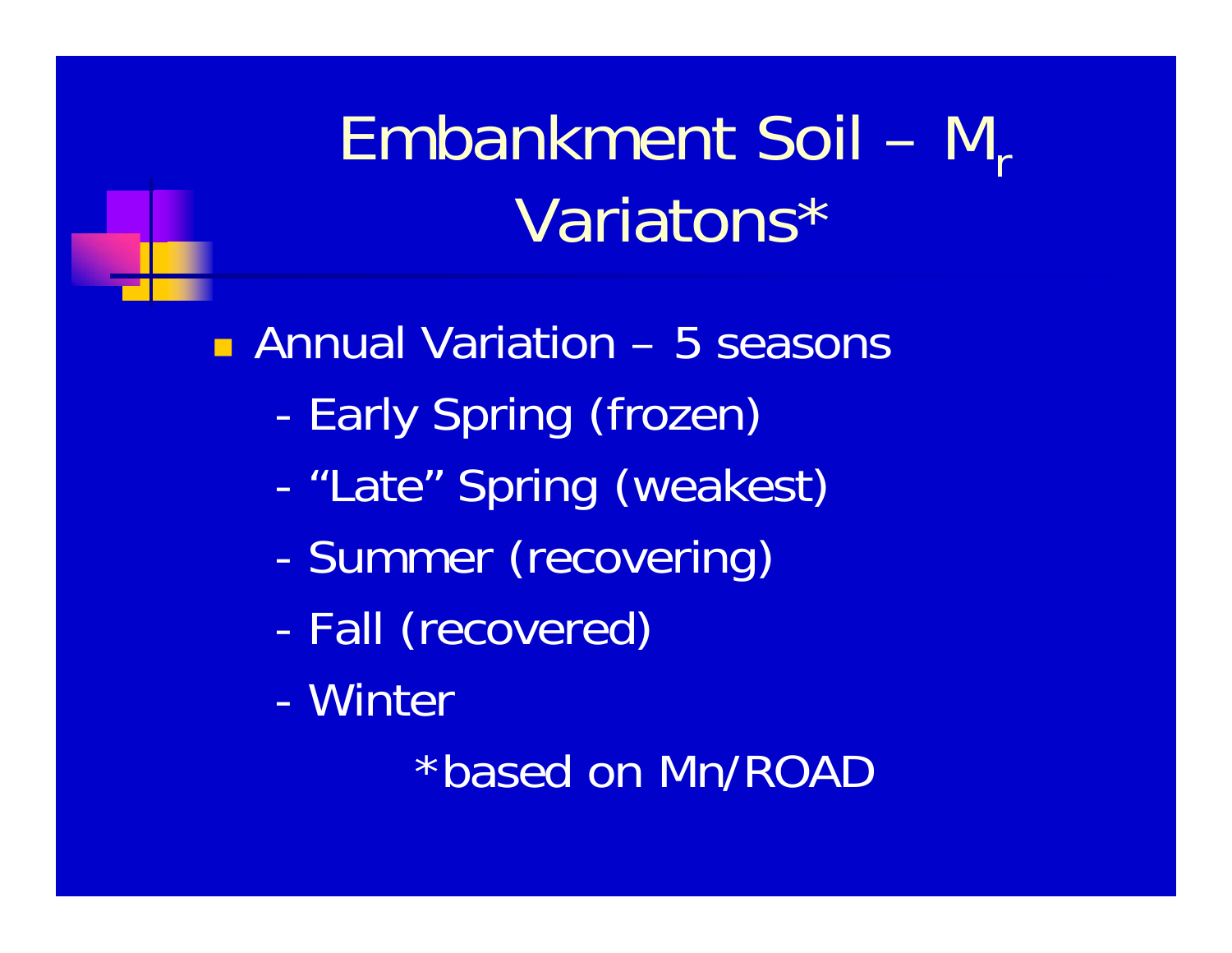Soil Resilient ModulusCorrelations (Table 1)

**B** Soil Classification AASHTOUnified■ Strength Tests R – Value**DCP**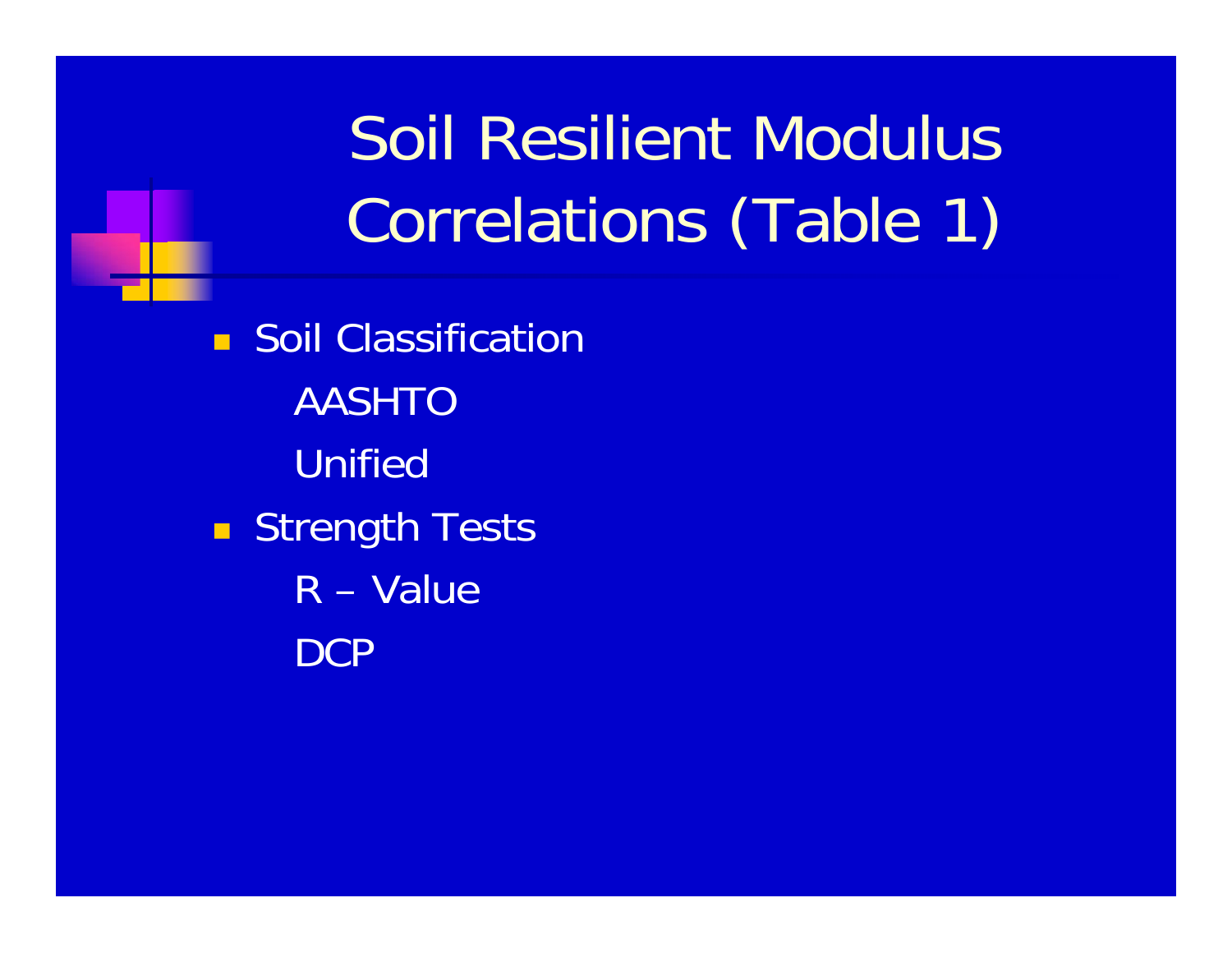| <b>Soil Classification</b>          |               |                       | <b>Strength Tests</b>     |                                                |                          | <b>MnPAVE Design Moduli</b> |           |                          |             |           |           |           |           |           |
|-------------------------------------|---------------|-----------------------|---------------------------|------------------------------------------------|--------------------------|-----------------------------|-----------|--------------------------|-------------|-----------|-----------|-----------|-----------|-----------|
| Textural<br>Class                   | <b>AASHTO</b> | Mn/DOT<br>Soil Factor |                           | R-Value (240 psi<br><b>Exudation Pressure)</b> | <b>CBR</b><br>Percentage | <b>DCP</b><br>mm/blow       |           | Winter & Early<br>Spring | Late Spring |           | Summer    |           | Fall      |           |
|                                     |               |                       | <b>Estimated</b> Measured |                                                | Estimated                | Estimated                   | MPa       | ksi                      | MPa         | ksi       | MPa       | ksi       | MPa       | ksi       |
| Gravel $(G)$                        | $A-1$         | 50-75                 | 70                        | N <sub>D</sub>                                 | 21                       | 12                          | 350       | 50                       | 62          | 9.0       | 78        | 11        | 78        | 11        |
| Sand (Sa)                           | $A-1A-3$      | 50-75                 | 70                        | ND                                             | 21                       | 12                          | 350       | 50                       | 62          | 9.0       | 78        | 11        | 78        | 11        |
| Loamy<br>Sand (LSa)                 | $A-2$         | 50-75                 | 30                        | $46 - 74$                                      | 6.2                      | 22                          | 350       | 50                       | 33          | 4.8       | 41        | 6.0       | 41        | 6.0       |
| Sandy<br>Loam<br>(SaL)              | $A-2A-4$      | 100-130               | 30                        | $17 - 49$                                      | 4.4                      | 27                          | 340       | 50                       | 27          | 4.0       | 34        | 5.0       | 34        | 5.0       |
| Loam $(L)$                          | $A-4$         | 100-130               | 15                        | $14 - 26$                                      | 4.2                      | 27                          | 330       | 48                       | 27          | 3.9       | 33        | 4.8       | 33        | 4.8       |
| Silt Loam<br>(SiL)                  | $A-4$         | 100-130               | 12                        | $10 - 40$                                      | 3.9                      | 28                          | 320       | 46                       | 26          | 3.7       | 32        | 4.6       | 32        | 4.6       |
| Sandy Clay<br>Loam<br>(SaCL)        | $A-6$         | 100-130               | 17                        | $14 - 27$                                      | 4.5                      | 26                          | 350       | 50                       | 28          | 4.0       | 35        | 5.0       | 35        | 5.0       |
| Clay Loam<br>CL)                    | $A-6$         | 100-130               | 13                        | $13 - 21$                                      | 4.1                      | 28                          | 330       | 48                       | 26          | 3.8       | 33        | 4.8       | 33        | 4.8       |
| <b>Silty Clay</b><br>Loam<br>(SiCL) | $A-6$         | 120-130               | 10                        | $11 - 21$                                      | <b>ND</b>                | ND                          | <b>ND</b> | ND                       | <b>ND</b>   | <b>ND</b> | <b>ND</b> | <b>ND</b> | <b>ND</b> | <b>ND</b> |
| Sandy Clay<br>(SaC)                 | $A-7$         | 120-130               | 14                        | ND                                             | <b>ND</b>                | ND                          | $\rm ND$  | ND                       | <b>ND</b>   | ND        | <b>ND</b> | <b>ND</b> | <b>ND</b> | <b>ND</b> |
| Silty Clay<br>(SiC)                 | $A-7$         | 120-130               | 8                         | ND                                             | 3.4                      | 30                          | 300       | 43                       | 24          | 3.5       | 30        | 4.3       | 30        | 4.3       |
| Clay(C)                             | $A-7$         | 120-130               | 12                        | $10 - 17$                                      | 3.9                      | 28                          | 320       | 47                       | 26          | 3.7       | 32        | 4.7       | 32        | 4.7       |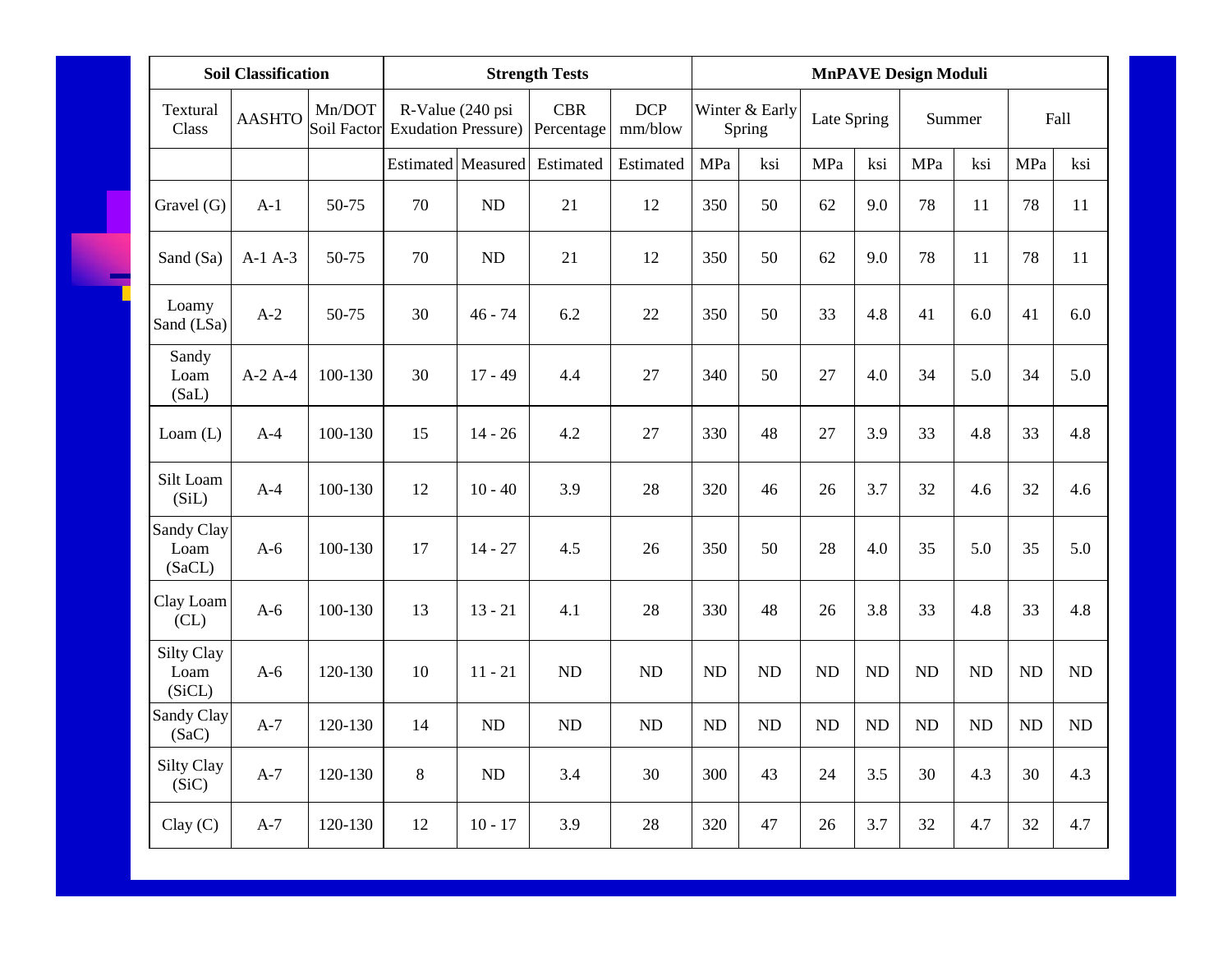# Design and Construction Embankment – Chapter 4

 $\blacksquare$ Design

- -Drainage
- -Uniformity
- -Frost protection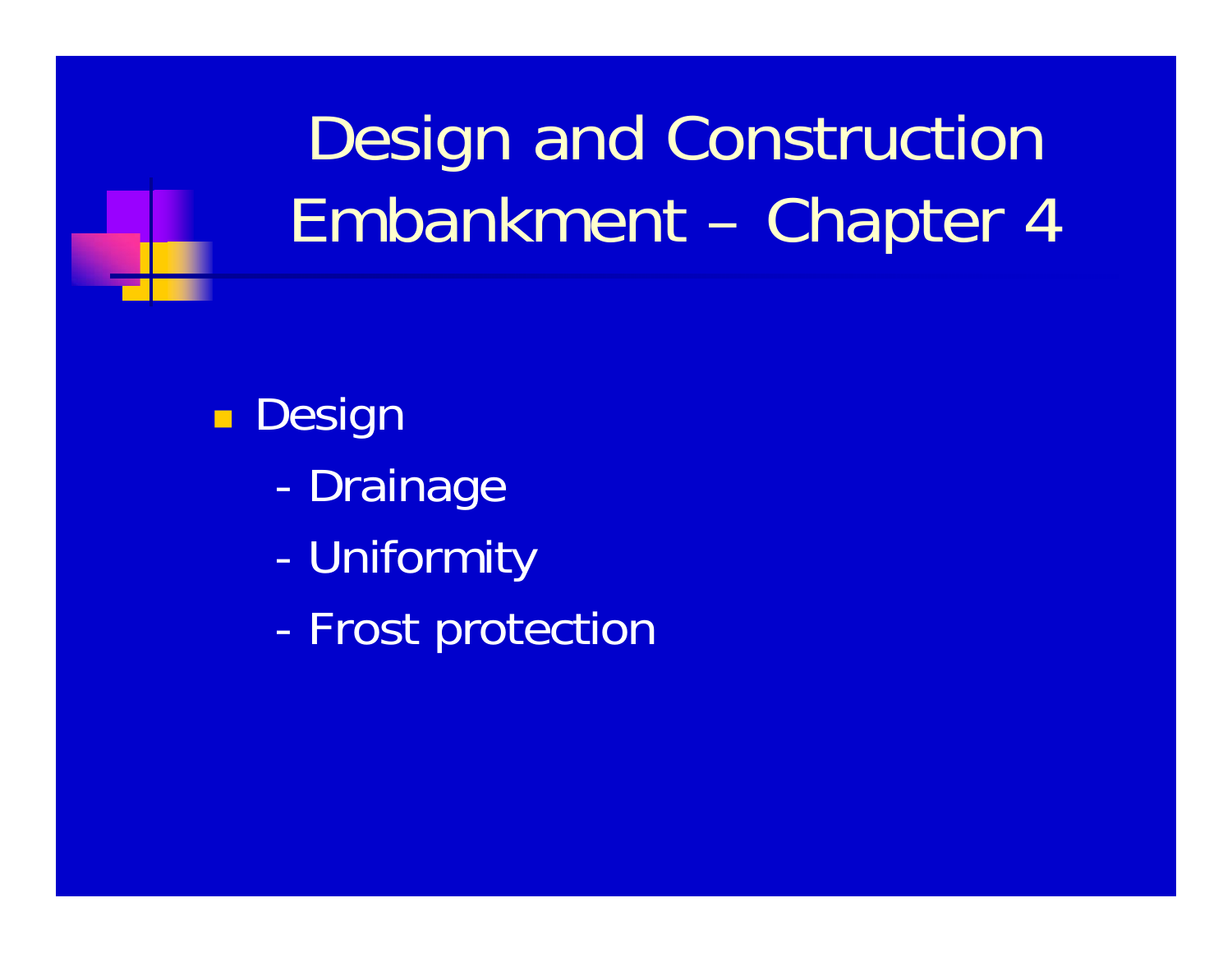

Design and Construction Embankment Chapter 4 (cont.)

**B** Soil Sampling

**Nix Soils minimize high moisture** pockets

**Layer Construction UNIFORMITY**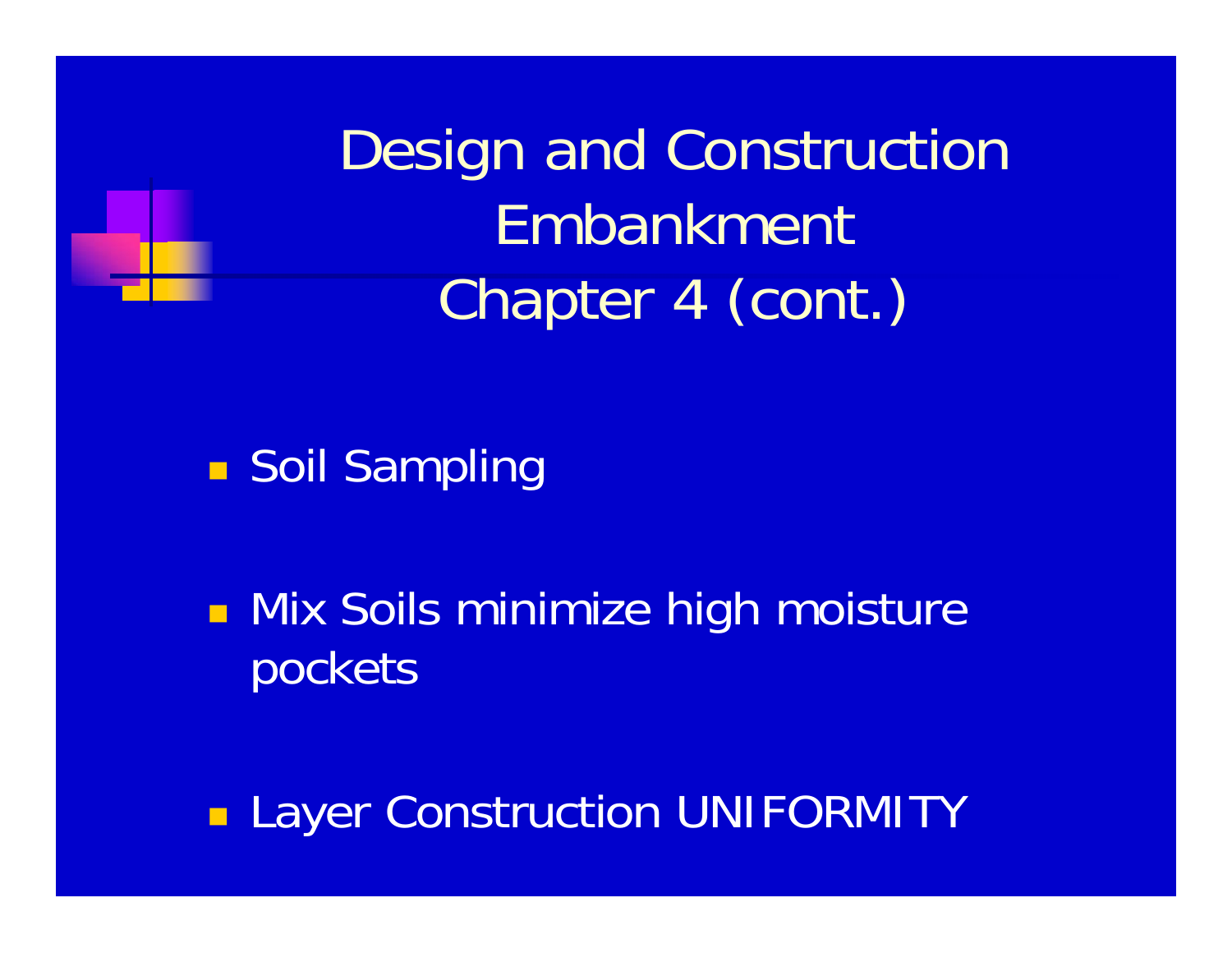Design and Construction Embankment – Chapter 4 (cont.)

**E** Construction - Specifications: 2105 – Specified Density or *Quality* Compaction 2111 – Proofrolling 2123 – Equipment Requirements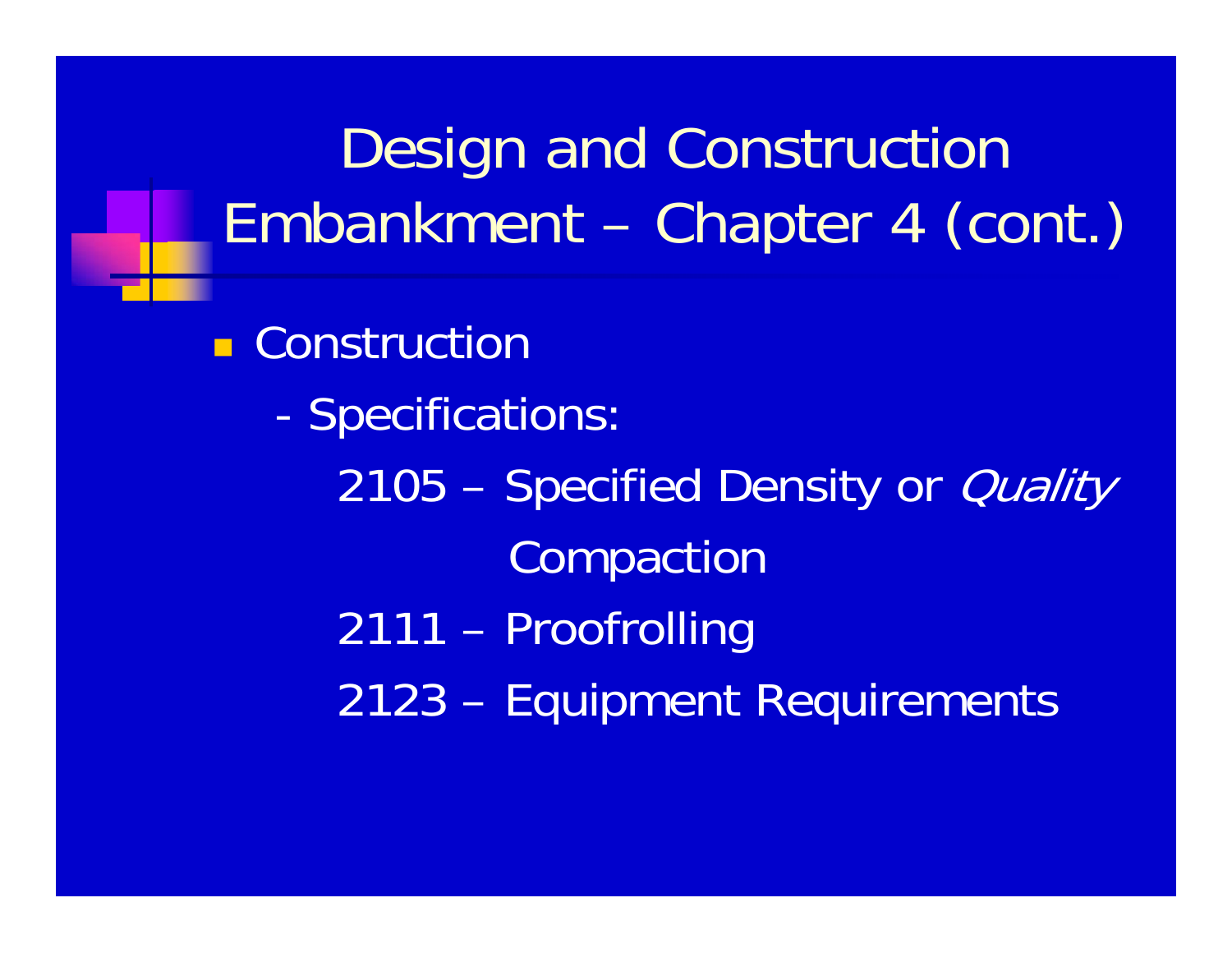# Design and Construction Pavement Section – Chapter 5

**Granular base / subbase** - Drainage - Uniformity **E** Construction - Specifications Materials: 3138, 3149 Construction: 2211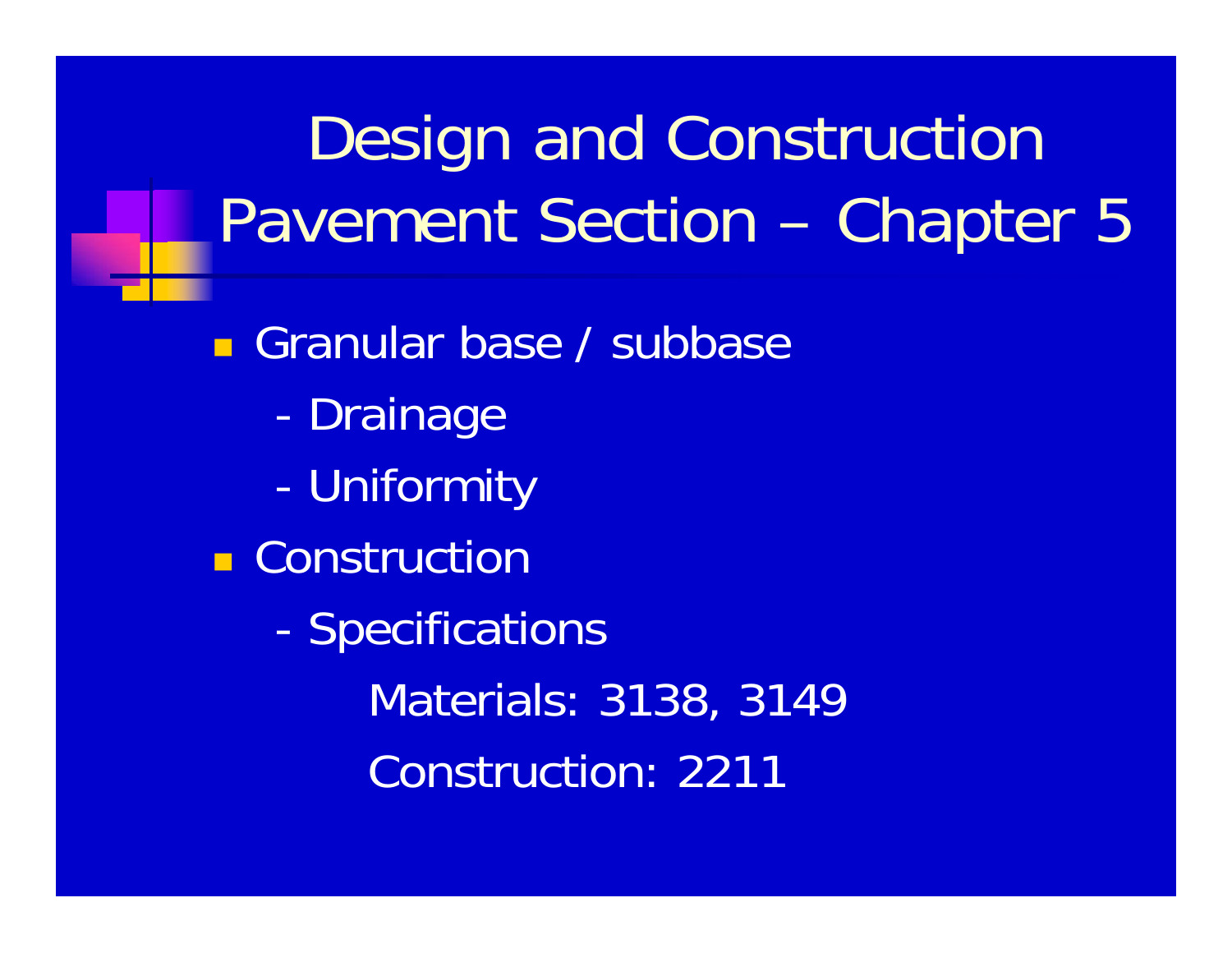# Design and Construction Pavement Section - HMA

**Design** Volumetrics, Air Voids, VMA, VFA, 1.2350 Spec.-Marshall hammer compaction (Number of blows) 2.2360 Spec.- Gyratory compaction (Number of gyrations)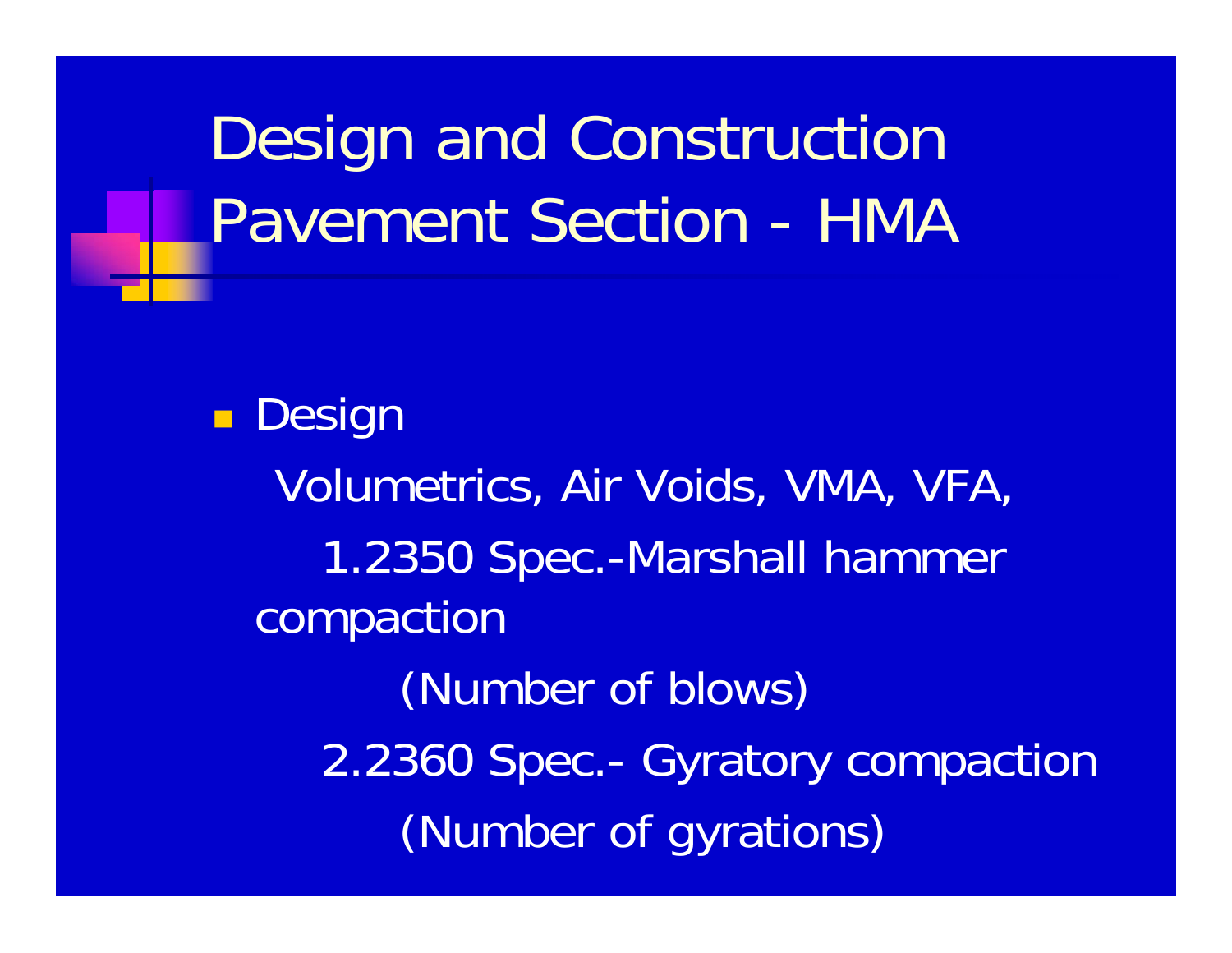HMA Construction - **Specifications** 

 Asphalt – PG grading and quality **B** Aggregate -**Quality** Crushing; fractured faces for CA FAA for sandMoisture Susceptibility -Gradation – Spec 3139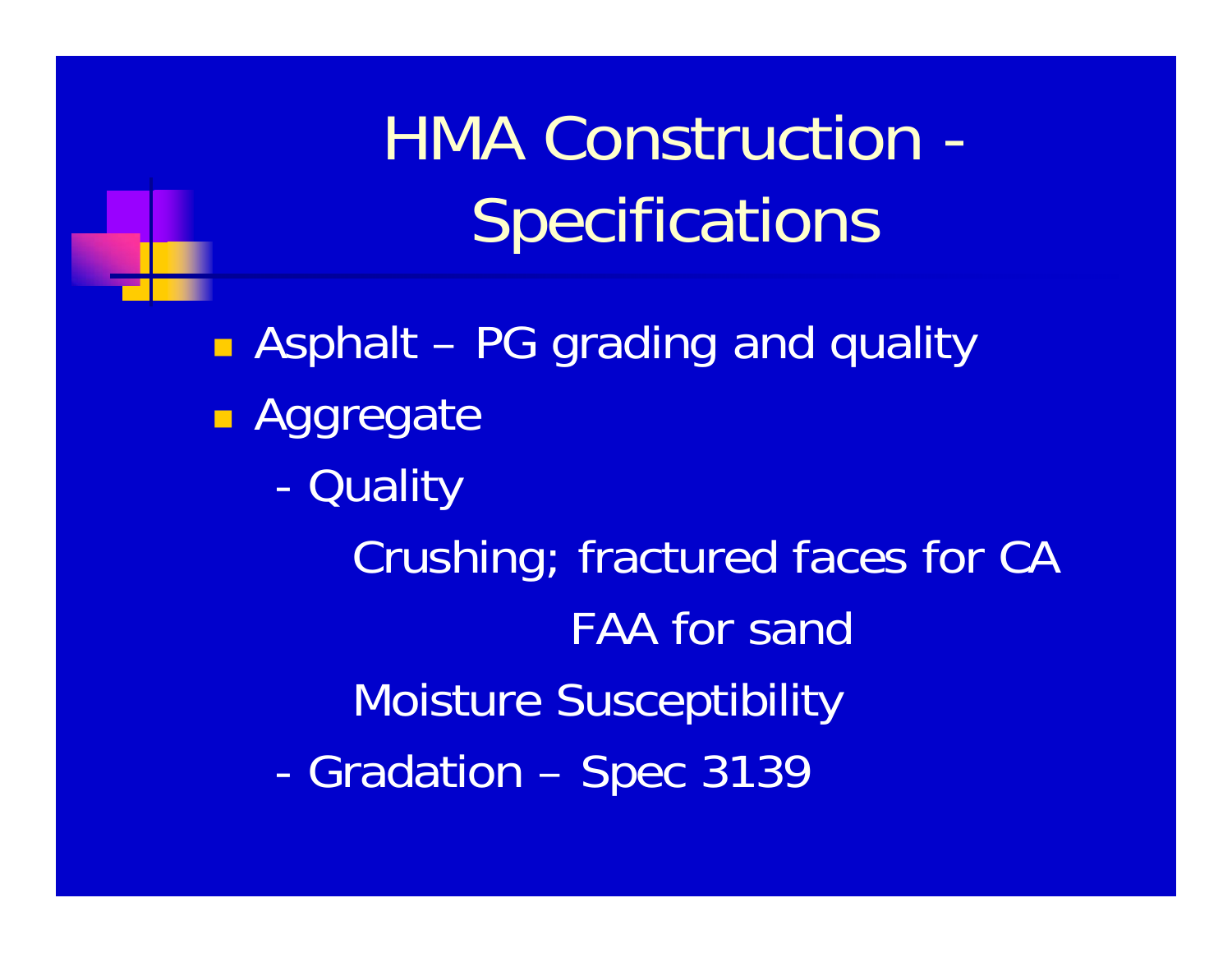HMA Construction Specifications (cont.)

**E** Construction

- -2350 (Marshall Hammer)
- - 2360:(Gyratory Compactor) DENSITY – Specified or *Quality* UNIFORMITY – QC/QA RIDE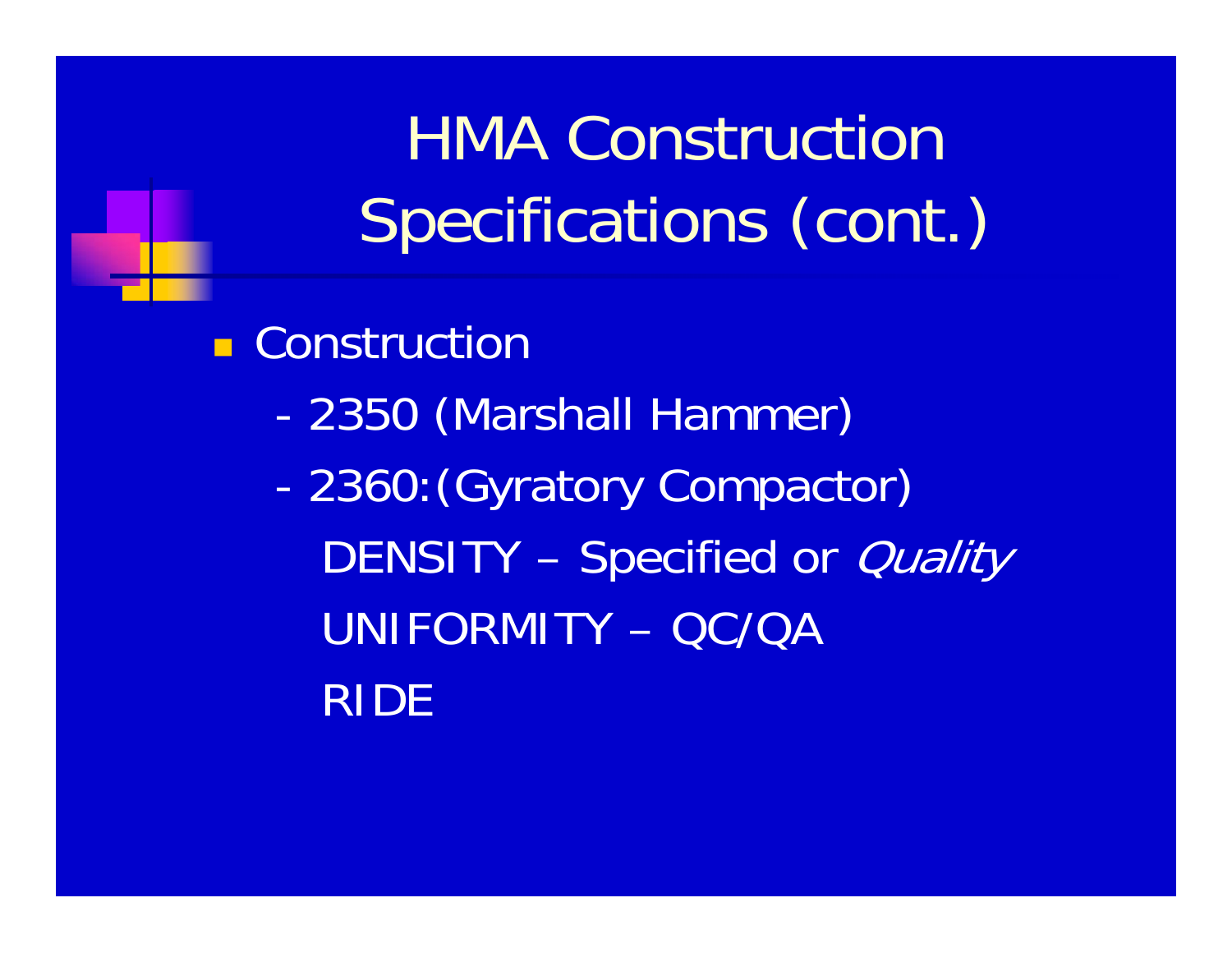### Best Practices Report

Chapter 1. Summary (distributed) 2. Design Procedures 3. Traffic Calculations4. Embankment Desi gn and Construction5. Pavement Section Design and Construction6. Summary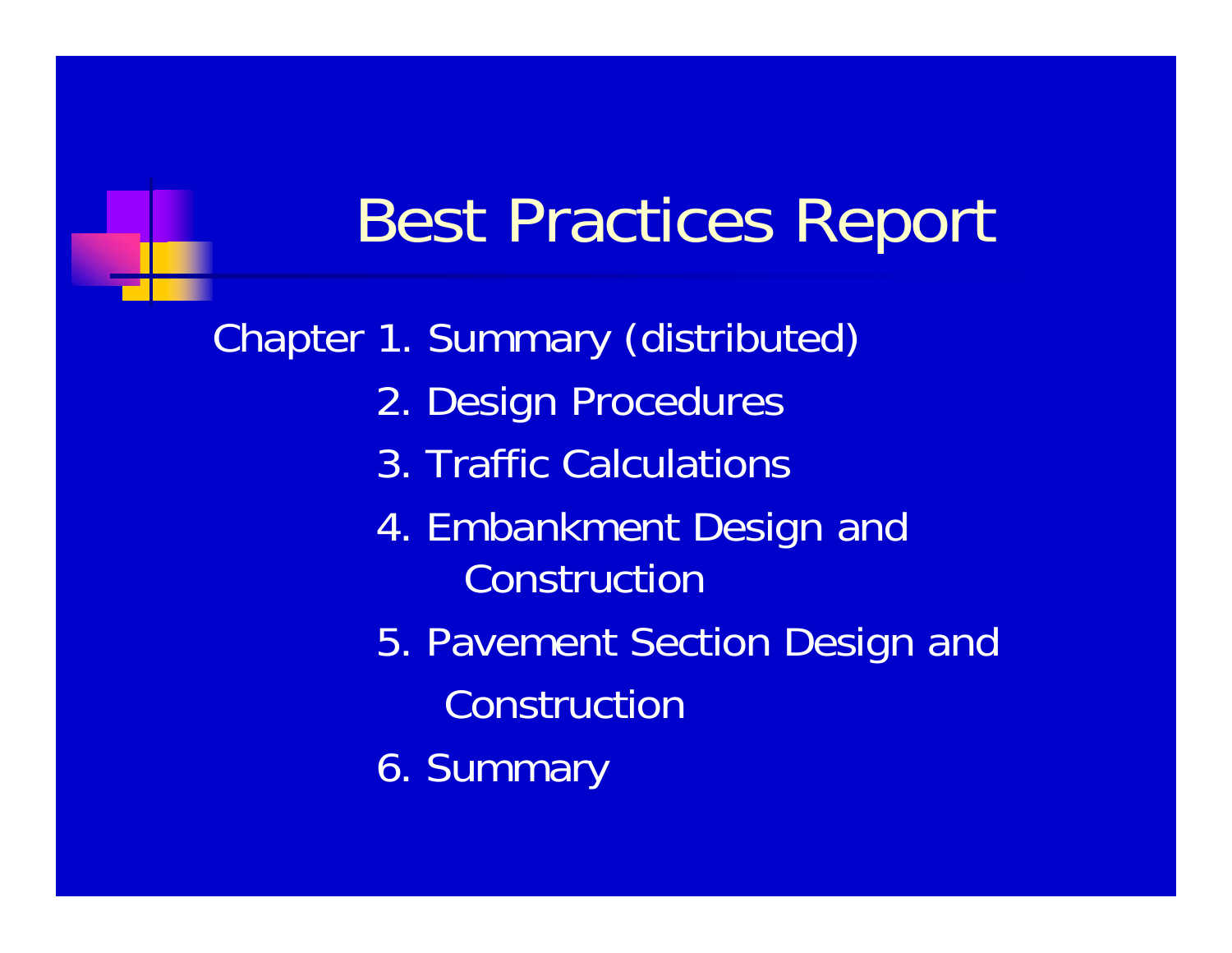### Design Comparisons

#### **1. Current Design Procedure**

- п Soil Factor Design
- н R – Value Design
- **2. Mn/PAVE Design**
- $\blacksquare$  Submit MnPAVE Design Summary which is part of output and also current design results to
	- Gene Skok, [skokx003@tc.umn.edu](mailto:skokx003@tc.umn.edu) | skokx003@tc.umn.edu
	- $\blacksquare$ Or Shongtao Dai, shongtao.dai@dot.state.mn.us